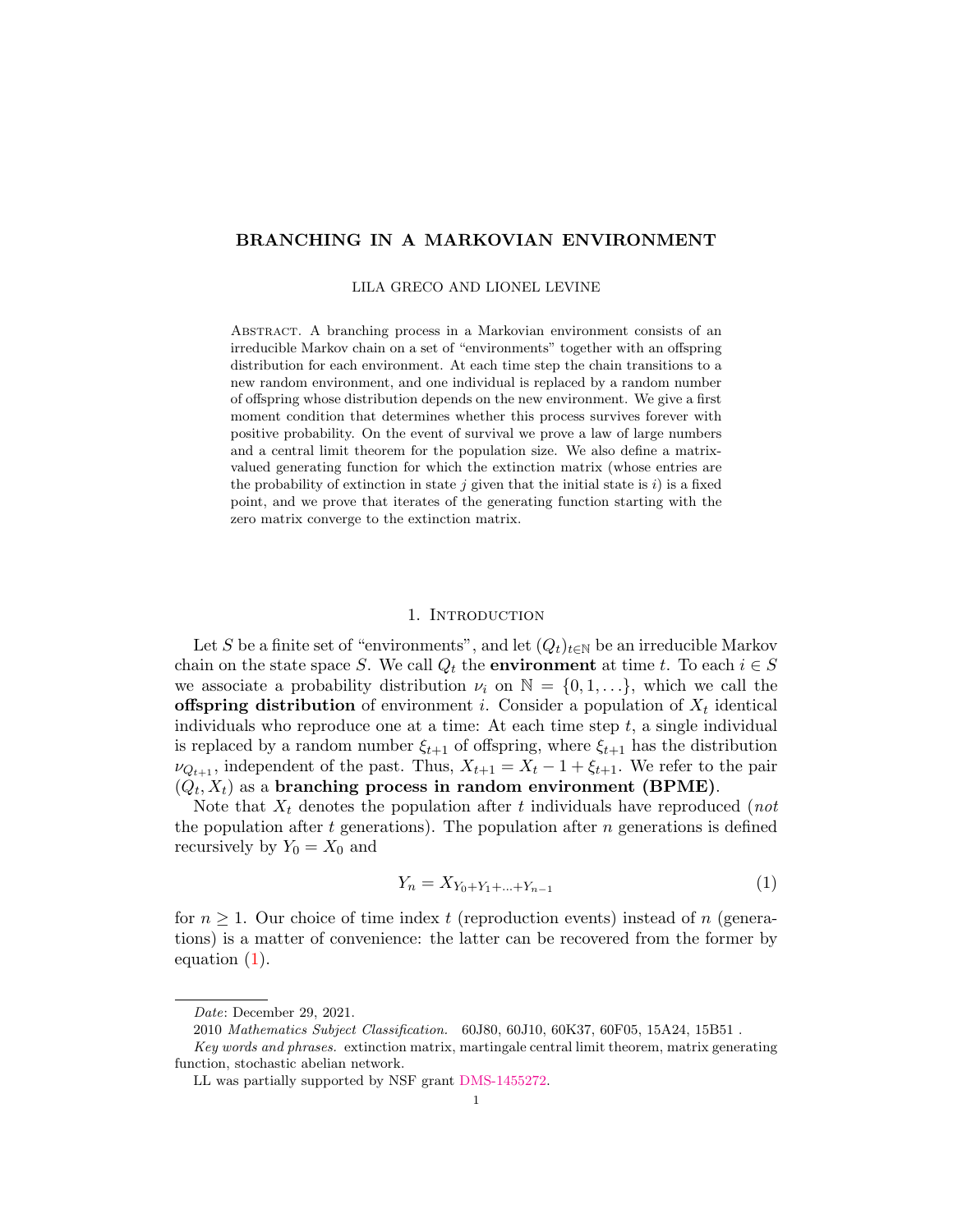1.1. A brief survey of related processes. If there is only one environment  $(\#S = 1)$ , then  $Y_n$  is easily seen to be a classical Galton-Watson branching pro-cess [\[Har02,](#page-25-0) [AN72\]](#page-25-1). But if  $#S > 1$  then  $Y_n$  is distinct from the classical multitype branching process [\[KS66,](#page-25-2) [KLPP97\]](#page-25-3). Our population is scalar-valued (all individuals are identical) and the offspring distribution depends on the global environment. By contrast, in multitype branching, the population is vector-valued, and the offspring distribution depends on the type of individual.

Branching processes have been generalized in various ways, but not, to our knowledge, in the manner of the present paper. Athreya and Karlin [\[AK71\]](#page-25-4) and Jones [\[Jon04\]](#page-25-5) consider branching in a stationary random environment, in which the environment changes *after each generation* instead of each reproduction event. Their analysis features the composition of a random sequence of univariate generating functions. As we will see (Theorem [1.4\)](#page-3-0), our process can be analyzed by iteration of a single matrix-valued generating function.

A related process arises in queuing theory, the batch Markovian arrival process (BMAP) [\[Luc91\]](#page-25-6). The BMAP consists of population-environment pairs, but the offspring distribution does not depend on the environment; instead, the wait time between reproduction events depends on the environment, and the probability of transitioning from environment  $i$  to environment  $j$  depends not on  $i$  but on the number of offspring produced. A matrix generating function also figures prominently in the analysis of the BMAP.

The process  $X_t$  is an instance of **random walk in random environment** (RWRE), whose environment is constant in space and Markovian in time. There are quite a few central limit theorems for RWRE in a dynamic Markovian envi-ronment [\[BMP97,](#page-25-7) [BZ06,](#page-25-8) [DKL08\]](#page-25-9), but those papers all assumed  $X_t$  has bounded increments. They also assumed an ellipticity condition which, in our setup, would amount to requiring that there is a probability measure  $\nu$  on N and an  $\epsilon > 0$ such that  $\nu_i \geq \epsilon \nu$  for all i. Our situation is simplified by the environment being constant in space, which removes the substantial difficulty of proving ergodicity of the scenery process (the environment seen from the point of view of the random walker). So we are able to dispense with the boundedness and ellipticity assumptions: In our CLT (Theorem [1.3\)](#page-2-0) we assume only that the offspring distributions  $\nu_i$  have finite variance, and we allow  $\nu_i, \nu_j$  to have disjoint supports.

A further difference with RWRE is that we truncate the walk at zero — corresponding to extinction of the branching process — and our limit theorems are on the event of survival. Accordingly, the limiting random variable in Theorem [1.3](#page-2-0) is  $\chi \mathbb{1}_{\mathcal{S}}$ , where  $\chi$  is normally distributed,  $\mathcal{S} = \{X_t > 0 \text{ for all } t\}$  is the event of survival, and  $\chi$  is independent of S. For RWRE it can be difficult to determine the variance of  $\chi$  (or even to prove that its variance is not zero, see [\[RV13\]](#page-25-10)). We give an explicit formula for the variance (Lemma [5.4\)](#page-13-0) in terms of the stationary distribution of the environment chain, the offspring distribution means and variances, and a quantity  $\phi(i)$  measuring the "excess fertility" of environment *i*. The vector  $(\phi(i))_{i\in S}$  can be computed from the stationary distribution and the offspring means by solving a system of linear equations.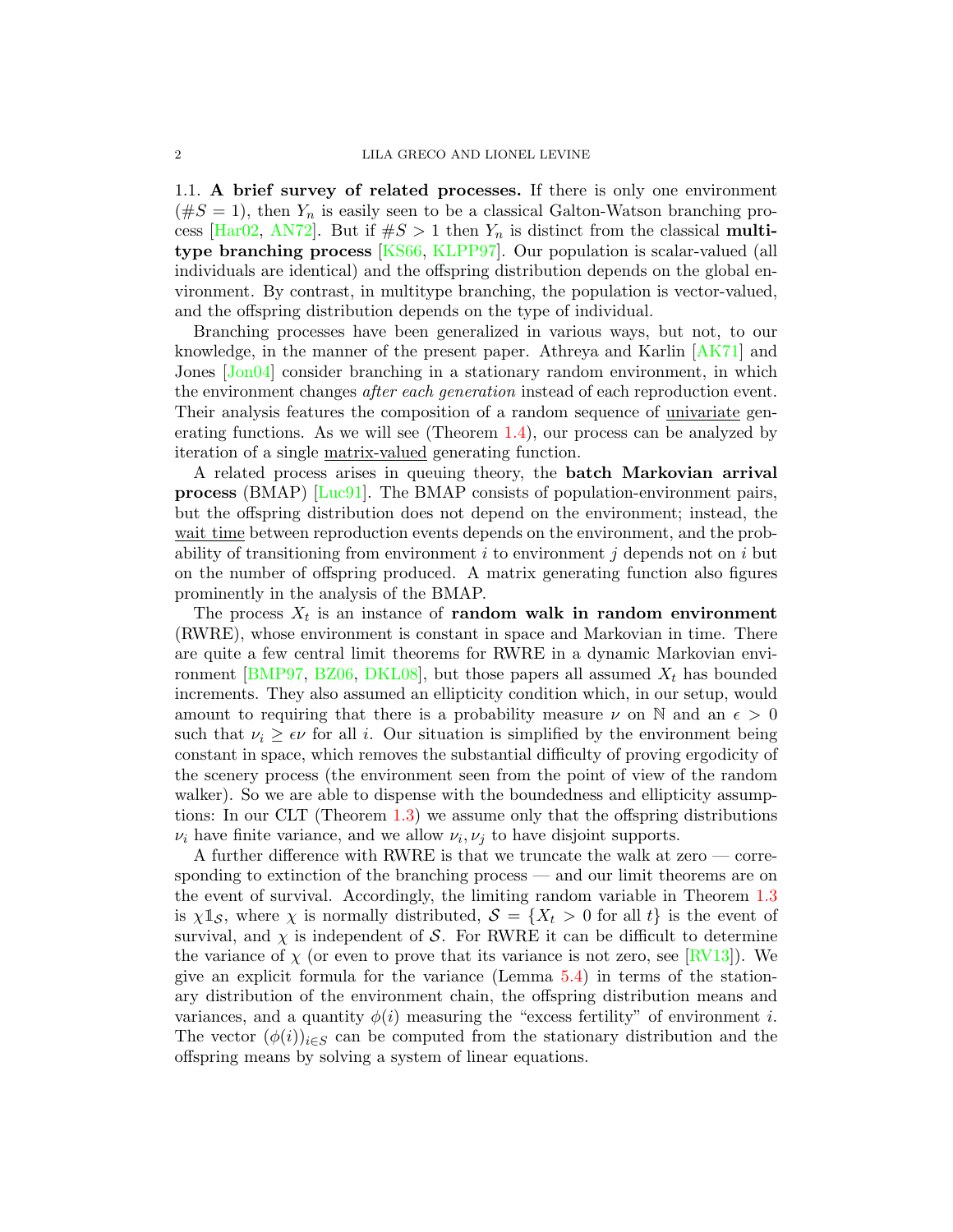Branching in a Markovian environment is a special case of a stochastic abelian network (SAN) [\[BL16a\]](#page-25-11). Indeed, a (unary) SAN can be viewed as a multitype BPME, in which the types correspond to the processors in the network. Survival corresponds to a nonhalting network [\[CL21\]](#page-25-12). The original motivation for this paper was to generalize the halting criterion of  $[BL16b]$  to stochastic abelian networks. Theorem [1.1](#page-2-1) accomplishes this in the special case of a SAN with a single unary abelian processor.

#### 1.2. Statement of main results. Let

$$
\mu:=\sum_{i\in S}\pi_i\mu_i
$$

where S is the set of possible environments,  $\vec{\pi}$  is the unique stationary distribution of the environment Markov chain, and  $\mu_i \leq \infty$  is the mean number of offspring produced by a single individual if the environment is in state i. Our first theorem generalizes the survival/extinction dichotomy for classical branching processes. Let  $S = \{X_t > 0 \text{ for all } t\}$  be the event of survival, Write  $\mathbb{P}_{n,i}$  for the law of the BPME started from population  $n$  and environment  $i$ .

<span id="page-2-1"></span>Theorem 1.1 (Survivial/Extinction).

- (1) If  $\mu < 1$ , then the BPME goes extinct almost surely:  $\mathbb{P}_{n,i}(\mathcal{S}) = 0$  for all  $n \in \mathbb{N}$  and all  $i \in S$ .
- (2) If  $\mu = 1$ , and the number of offspring produced before the first return to the starting state has positive or infinite variance, then the BPME goes extinct almost surely:  $\mathbb{P}_{n,i}(\mathcal{S})=0$  for all  $n \in \mathbb{N}$  and all  $i \in S$ .
- (3) If  $\mu > 1$ , then the BPME with sufficiently large initial population survives forever with positive probability: For each environment i there exists n such that  $\mathbb{P}_{n,i}(\mathcal{S}) > 0$ .

Our next result gives the asymptotic growth rate for the population on the event of survival. Note that  $X_t$  denotes the population after t individuals have reproduced (not the population after t generations), so the growth is linear rather than exponential in t.

<span id="page-2-2"></span>Theorem 1.2 (Asymptotic Growth Rate). If each offspring distribution has finite variance, then for any initial population  $n \geq 1$  and any initial environment i,

$$
\frac{X_t}{t} \to (\mu - 1) \mathbb{1}_{\mathcal{S}} \qquad \mathbb{P}_{n.i}\text{-almost surely as } t \to \infty
$$

where  $S = \{X_t > 0 \text{ for all } t\}$  is the event of survival.

Our next result is a central limit theorem for the normalized population on the event of survival.

<span id="page-2-0"></span>**Theorem 1.3** (Central Limit Theorem). If each offspring distribution has finite variance, then for any initial population  $n \geq 1$  and any initial environment,

$$
\frac{X_t - (\mu - 1)t \mathbb{1}_{\mathcal{S}}}{\sqrt{t}} \Rightarrow \chi \mathbb{1}_{\mathcal{S}} \qquad \text{as } t \to \infty
$$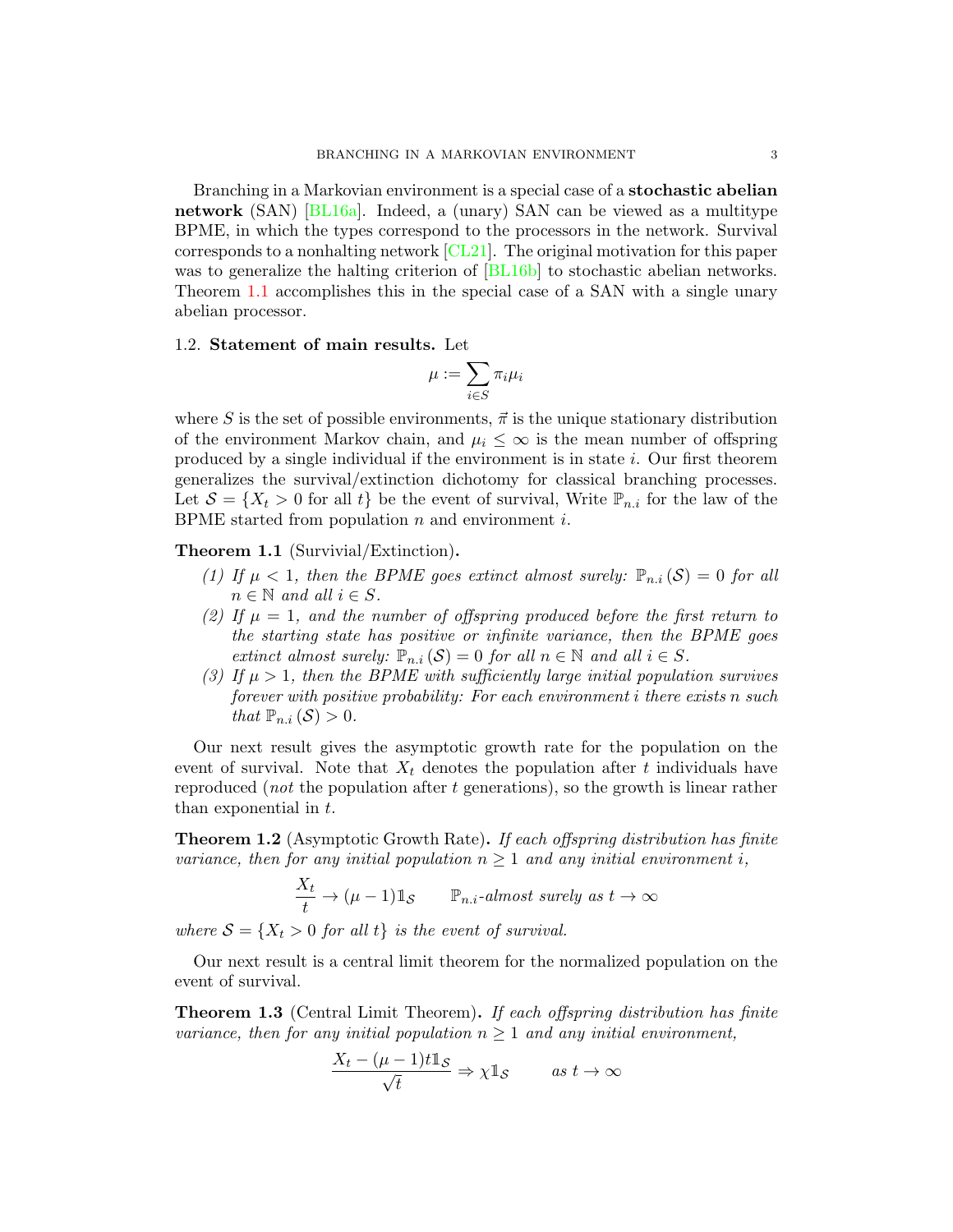where  $\chi \sim \mathcal{N}(0, \sigma_M^2)$  is a normal random variable independent of the event of survival  $S = \{X_t > 0 \text{ for all } t\}$ . The variance  $\sigma_M^2$  is computed in Lemma [5.4.](#page-13-0)

To state our next result, we define the matrix generating function

$$
f(M) = \sum_{n\geq 0} P_n M^n
$$

where M is an  $S \times S$  substochastic matrix, and  $(P_n)_{ij}$  is the probability that the environment transitions from state  $i$  to state  $j$  while producing  $n$  offspring. Here we interpret  $M^0$  as the identity matrix. The **extinction matrix** E is the  $S \times S$  matrix whose  $(i, j)$  entry is the probability that the BMPE started with population 1 in state  $i$  goes extinct in state  $j$ .

<span id="page-3-0"></span>**Theorem 1.4** (Extinction Matrix). The  $(i, j)$  entry of  $E<sup>n</sup>$  is the probability that the BPME started with population  $n$  in state i goes extinct in state j. Moreover,  $f(E) = E$ , and

$$
\lim_{n \to \infty} f^n(M) = E
$$

for any matrix M satisfying  $0 \leq M \leq E$  entrywise.

Here  $f^n$  denotes the *n*th iterate of  $f$ .

1.3. Plan of the paper. After the formal definitions in Section [2,](#page-3-1) we prove Theorems [1.1-](#page-2-1)[1.4](#page-3-0) in sections [3,](#page-5-0) [4,](#page-10-0) [5,](#page-11-0) and [6,](#page-18-0) respectively. We conclude with open questions and two conjectures in Section [7.](#page-22-0)

### 2. Formal definition and an example

<span id="page-3-1"></span>2.1. The Markovian environment. Let  $P$  be the transition matrix of an irreducible Markov chain on a finite state space S. The entry  $P(i, j)$  is the probability of transitioning from state  $i \in S$  to state  $j \in S$ . We call this Markov chain the environment. We associate to each state  $i \in S$  an offspring distribution. These offspring distributions can be simultaneously described by a stochastic matrix  $R: \mathbb{R}^S \to \mathbb{R}^N$  called the **reproduction matrix**, where  $R_{in}$  is the probability that an individual has  $n$  offspring given that the current environment is  $i$ .

Let  $(\xi_t^i)_{i \in S, t \in \mathbb{N}}$  be independent random variables such that  $\mathbb{P}(\xi_t^i = n) = R_{in}$  for all  $i \in S$  and  $n \in \mathbb{N}$ . We interpret  $\xi_t^i$  as the number of offspring produced at time  $t$  if the environment chain happens to be in state  $i$  at time  $t$ .

<span id="page-3-2"></span>Definition 2.1 (Branching Process In A Markovian Environment (BPME)). A branching process in a Markovian environment is a sequence  $(X_t, Q_t)_{t\geq0}$  of population-state pairs that evolves as follows. We begin with initial population  $X_0 \in \mathbb{N}_{\geq 1}$  and initial state  $Q_0 \in S$ . Given  $X_t$  and  $Q_t$ , we update:

$$
Q_{t+1} \sim P(Q_t, \cdot) \text{ independent of } X_0, \dots, X_t, Q_0, \dots, Q_t, \text{ and } (\xi_t^i)_{t \in \mathbb{N}, i \in S}
$$
  

$$
X_{t+1} := \begin{cases} X_t - 1 + \xi_{t+1}, & X_t > 0 \\ 0, & X_t = 0 \end{cases}
$$
 (2)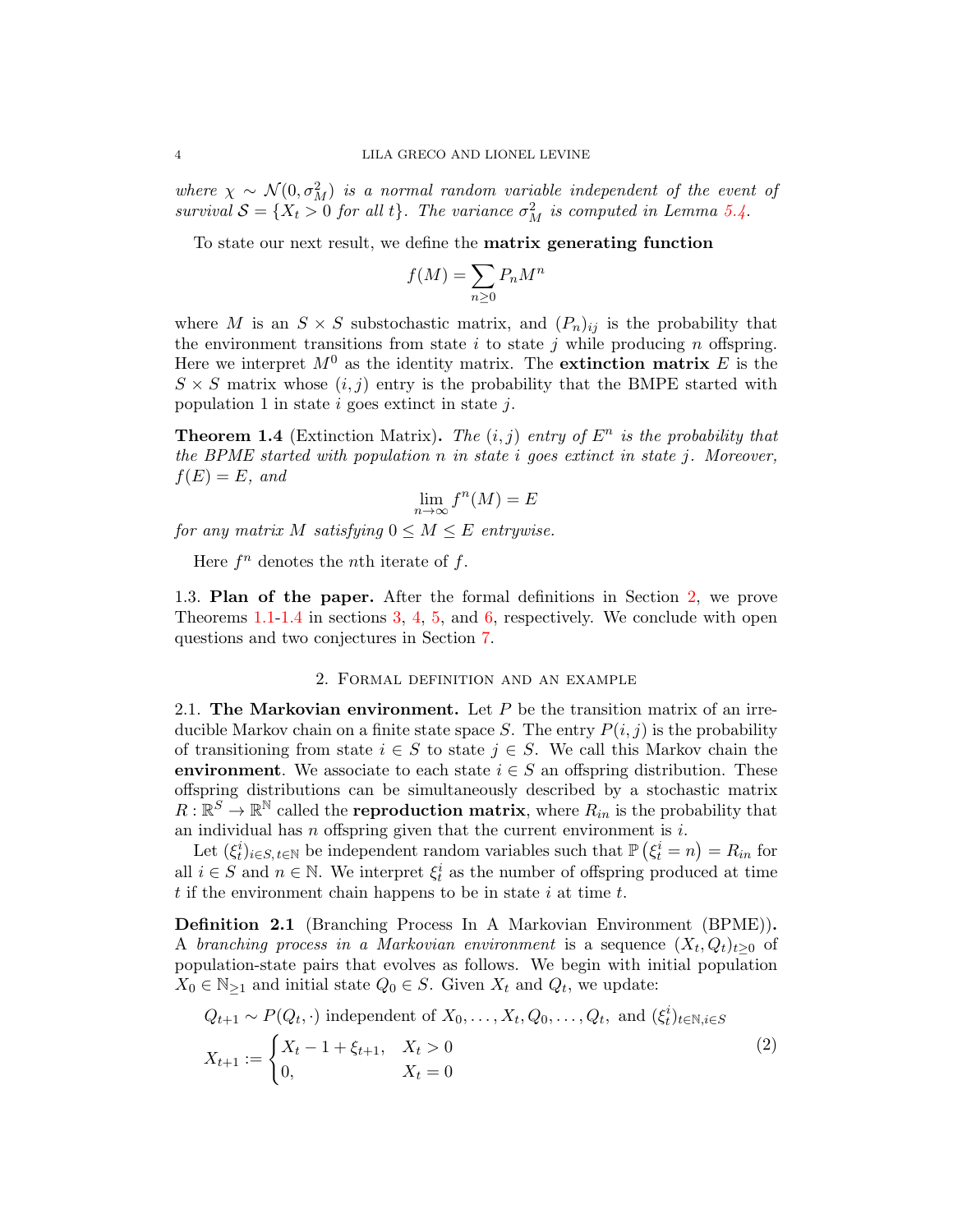where

$$
\xi_{t+1} := \sum_{i \in S} \xi_{t+1}^i \mathbbm{1}\{Q_{t+1} = i\}.
$$

That is, the global state  $Q_t$  is updated to  $Q_{t+1}$  by taking one step in the environment Markov chain. If the population is positive, then one individual produces a random number of offspring  $\xi_{t+1}$  sampled from the offspring distribution of the new state  $Q_{t+1}$ . These new individuals are added to the population, while the reproducing individual is removed from the population. The integer  $X_t$  represents the total population after t such reproduction events.

In the branching process literature, time is usually indexed by the number of generations. But in our notation, the time index  $t$  is number of reproduction events so far. That is, between time t and time  $t+1$ , a single individual reproduces (assuming the population has not yet reached zero). This difference in indexing is convenient since the environment updates every time an individual reproduces.

The sequence  $(X_t)_{t\geq 0}$  alone is not a Markov chain, but  $((X_t, Q_t))_{t\geq 0}$  is a Markov chain. A state of the latter chain is an ordered pair  $(n, i)$  where  $n \in \mathbb{N}$  and  $i \in S$ . We call such pairs **total states**. Following  $|BL16a|$  we adopt the notation n.i for the total state  $(n, i)$ .

Let

$$
\mu_i := \sum_{n=0}^{\infty} n R_{in}
$$

be the mean of the offspring distribution of state i. Let  $\pi_i$  be the stationary probability of environment  $i$ , and let

$$
\mu := \sum_{i \in S} \mu_i \pi_i \tag{3}
$$

be the mean number of offspring produced when a single individual reproduces in the stationary environment. This value  $\mu$  will play a role analogous to the mean of the offspring distribution in the ordinary Galton-Watson branching process.

<span id="page-4-0"></span>2.2. An Example. The following example illustrates why Theorem  $1.1(3)$  $1.1(3)$  requires a sufficiently large starting population for the BPME to have positive probability of surviving forever.

Let the environment chain be  $S = \{a, b\}$  with  $P_{ab} = P_{ba} = 1$ . Its stationary distribution is  $\pi_a = \pi_b = \frac{1}{2}$  $\frac{1}{2}$ . Let the offspring distribution of state a be uniform on  $\{0, 1, 2, 3, 4, 5\}$ , and let the offspring distribution of state b be 0 with probability 1. Then  $\mu = \mu_a \pi_a + \mu_b \pi_b = 5/4$ . The matrix generating function is given by

$$
f(M) = \begin{pmatrix} 0 & 1 \\ \frac{1}{6} & 0 \end{pmatrix} + \begin{pmatrix} 0 & 0 \\ \frac{1}{6} & 0 \end{pmatrix} (M + M^2 + M^3 + M^4 + M^5).
$$

The extinction matrix E solves the degree 5 polynomial equation  $f(E) = E$ . Using Theorem [1.4,](#page-3-0) we can estimate it by calculating  $f^{n}(O)$  for large n:

$$
E \approx \begin{pmatrix} 0 & 1 \\ 0.2459 & 0.3497 \end{pmatrix}.
$$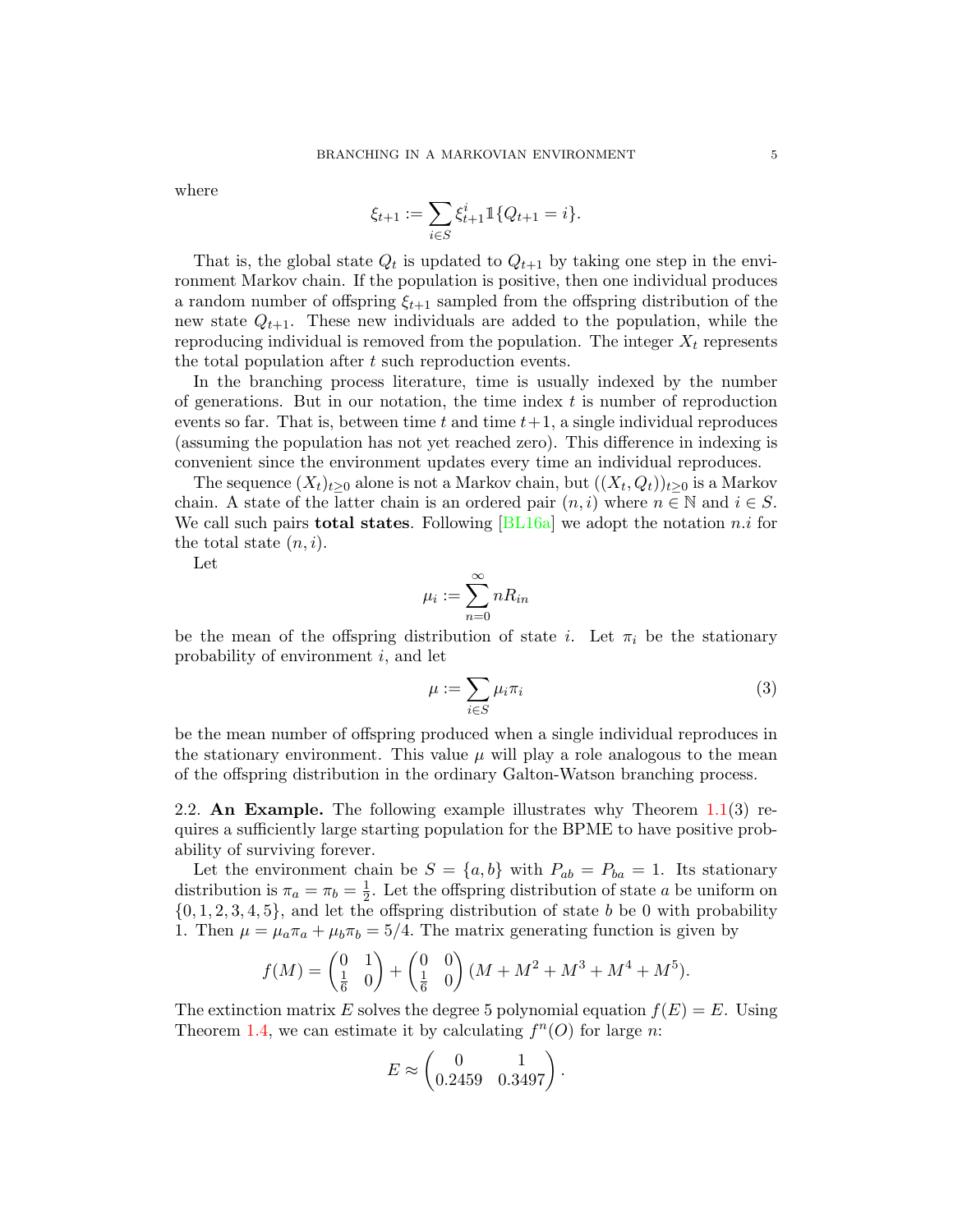The BPME started in state a with initial population  $X_0 = 1$  goes extinct immediately (in state b), despite the fact that  $\mu > 1$ . However, the extinction matrix for initial population  $X_0 = 2$  is given by:

$$
E^2 \approx \begin{pmatrix} 0.2459 & 0.3497 \\ 0.0860 & 0.3681 \end{pmatrix}.
$$

Since both row sums are  $\lt 1$ , this BPME with initial population 2 has positive probability to survive forever in either starting state.

In this example, Theorem [1.2](#page-2-2) tells us that on the event of survival, this BPME population satisfies  $X_t/t \rightarrow 1/4$  almost surely. Theorem [1.3](#page-2-0) tells us that on the event of survival, the population  $X_t$  is asymptotically normal with mean  $\frac{1}{4}t$  and variance  $\frac{35}{24}t$ .

2.3. Review of Markov Chains. We recall a few facts about Markov chains, which we will apply in later sections to the environment chain. Let  $(Q_t)_{t\in\mathbb{N}}$  be an irreducible Markov chain with finite state space and transition matrix P. Denote by  $\mathbb{P}_i$  and  $\mathbb{E}_i$  the probability and expectation given  $Q_0 = i$ , and let  $\tau_i := \min\{t \geq 1\}$  $1 | Q_t = i$ .

<span id="page-5-1"></span>**Proposition 2.2.** (i) There is a unique probability row vector  $\pi$  such that  $\pi P = \pi$ . Moreover,  $\pi_i > 0$  for all states i.

(ii) For all  $i, j \in S$ 

$$
\mathbb{P}_{i}\left(\lim_{t\to\infty}\frac{1}{t}\sum_{s=1}^{t}\mathbb{1}\{Q_{s}=j\}=\pi_{j}\right)=1.
$$

- (iii)  $\mathbb{E}_i \left[ \tau_i \right] = \frac{1}{\pi_i} < \infty$ .
- (iv) If  $N_j := \sum_{t=1}^{n} \mathbb{1}{Q_t = j}$  is the number of visits to j until hitting i, then  $\mathbb{E}_i[N_j] = \overline{\pi_j \mathbb{E}_i}[\tau_i].$  Note that (iii) is the special case obtained by setting  $j = i$ .
- (v) There exist constants  $C_0, C_1 > 0$  such that for all  $t \geq 0$  and all states i, j,

$$
\mathbb{P}_i(\tau_j > t) \le C_0 e^{-C_1 t}.
$$

Proof. (i) See [\[LP17\]](#page-25-14), Proposition 1.14 (i) and Corollary 2.17.

- (ii) This follows from the Birkhoff ergodic theorem.
- (iii) See  $[LP17]$  Proposition 1.14 (ii).
- (iv) This follows from [\[LP17\]](#page-25-14) Lemma 10.5.
- (v) See [\[AF02\]](#page-25-15) Section 2.4.3

 $\Box$ 

### 3. The Z-Valued Process

<span id="page-5-0"></span>The proof of Theorem [1.1](#page-2-1) will proceed by comparing the BPME to a process whose population is allowed to become negative. This  $\mathbb{Z}\text{-valued}$  BPME is a sequence  $(Y_t, Q_t)_{t\geq 0}$  of population-state pairs, with initial state  $Q_0 \in S$ , but now the initial population  $Y_0$  is allowed to take values in  $\mathbb{Z}$ , and reproduction occurs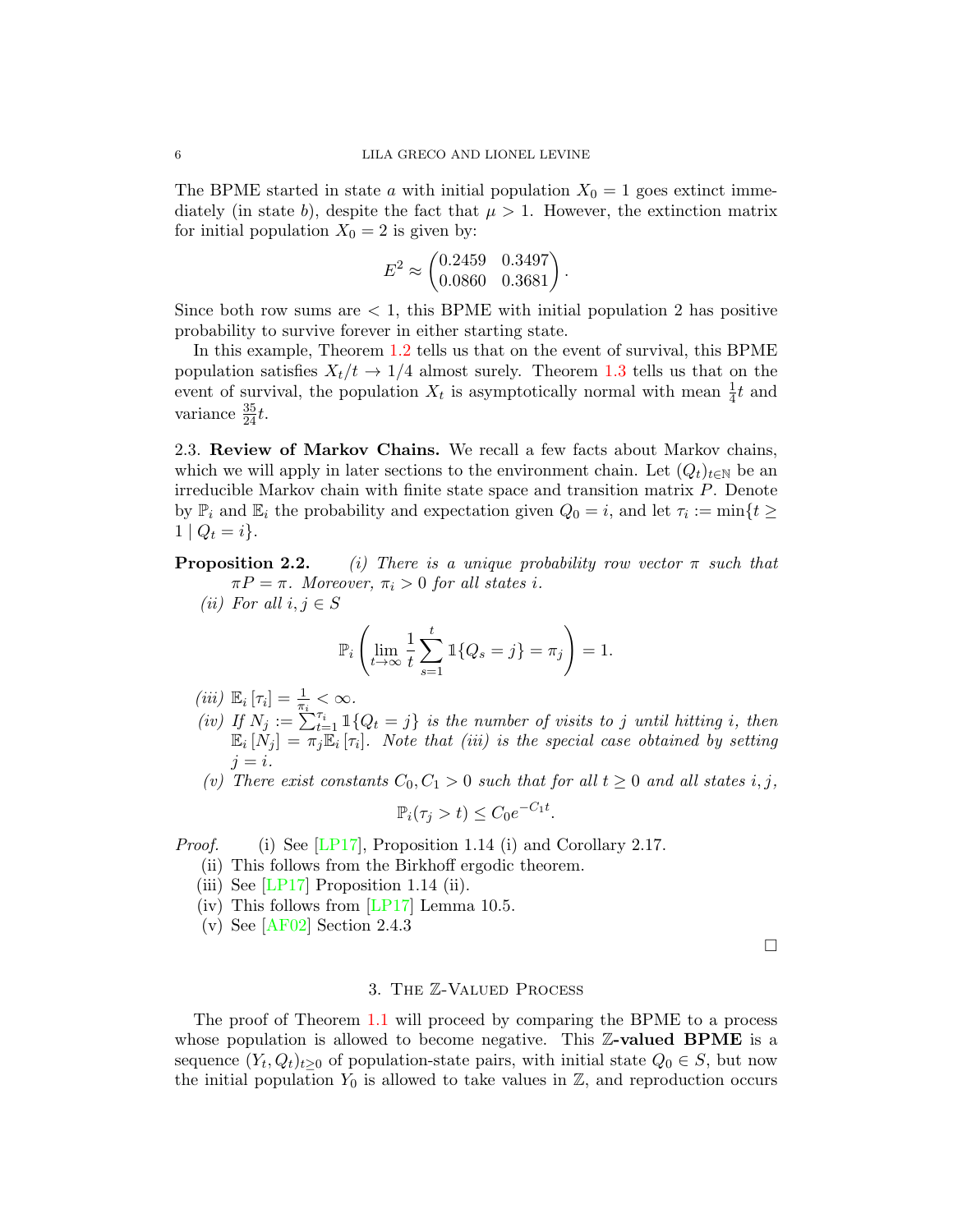regardless of whether the population is positive. Using the same definitions and notation as in Definition [2.1,](#page-3-2) the update rule is given by:

$$
Q_{t+1} \sim P(Q_t, \cdot) \text{ independent of } X_0, \dots, X_t, Q_0, \dots, Q_{t-1}
$$
  

$$
Y_{t+1} := Y_t - 1 + \xi_{t+1}
$$
 (4)

where

$$
\xi_t := \sum_{i \in S} \xi_t^i \mathbb{1}\{Q_{t+1} = i\}.
$$

Notice that we can recover the original BPME from the Z-valued BPME with  $Y_0 \geq 1$  by setting:

$$
X_t = \begin{cases} Y_t & \text{if } Y_s > 0 \text{ for all } 0 \le s < t \\ 0 & \text{else.} \end{cases}
$$

Note that  $X_t > 0$  for all t if and only if  $Y_t > 0$  for all t.

3.1. Excursions of the environment. The proof of Theorem [1.1](#page-2-1) will proceed by considering excursions of the environment chain from its starting state in the Z-valued BPME.

Fix a starting environment  $Q_0 = i$ . Let  $\tau_0 = 0$ , and for  $n \geq 1$  let

$$
\tau_n := \inf\{t > \tau_{n-1} \mid Q_t = i\}.
$$

be the time of nth return to state i.

Let

$$
\Delta_n = \Delta_n^i = Y_{\tau_n} - Y_{\tau_{n-1}}.
$$

be the net population change during the *n*<sup>th</sup> excursion from state  $i$ .

<span id="page-6-0"></span>**Lemma 3.1.** The sequence  $(\Delta_n)_{n>1}$  is independent and identically distributed  $(i.i.d.).$ 

Proof. We have

$$
\Delta_n = \sum_{t=\tau_{n-1}+1}^{\tau_n} (\xi_t - 1) = \sum_{t=\tau_{n-1}+1}^{\tau_n} \sum_{j \in S} (\xi_t^j - 1) \mathbb{1} \{Q_t = j\}.
$$

By the strong Markov property, the sequence  $(Q_{\tau_{n-1}+1}, \ldots, Q_{\tau_n})$  has the same distribution for each *n*, and is independent of  $(Q_0, \ldots, Q_{\tau_{n-1}})$ . In addition, the stacks  $(\xi_t^j)$  $\tau_t^j$ <sub>t</sub>)<sub>t</sub><sub>20</sub> are independent of the stopping times  $\tau_n$ . Hence, for fixed j, the sequence  $(\xi^{\bar{j}}_{\tau_{n-1}+1},\ldots,\xi^{\bar{j}}_{\tau_n})$  has the same distribution for each n, and is independent of every other such sequence for varying  $n$  and  $j$ . It then follows from the expression for  $\Delta_n$  above that  $(\Delta_n)_{n\geq 1}$  is an i.i.d. sequence.

Lemma [3.1](#page-6-0) implies that the sequence  $(Y_{\tau_n})_{n\geq 0}$  is a random walk with i.i.d. steps  $\Delta_1, \Delta_2, \ldots$  The long-term behavior of such a walk is determined by the mean of the step distribution.

<span id="page-6-1"></span>**Proposition 3.2** ( $\text{Durl9, Exercise 5.4.1}.$ ). Let  $\Delta_1, \Delta_2, \ldots$  be *i.i.d. real-valued* random variables with finite mean, and  $Y_n = Y_0 + \sum_{i=1}^n \Delta_i$ . There are only four possibilities, one of which has probability one.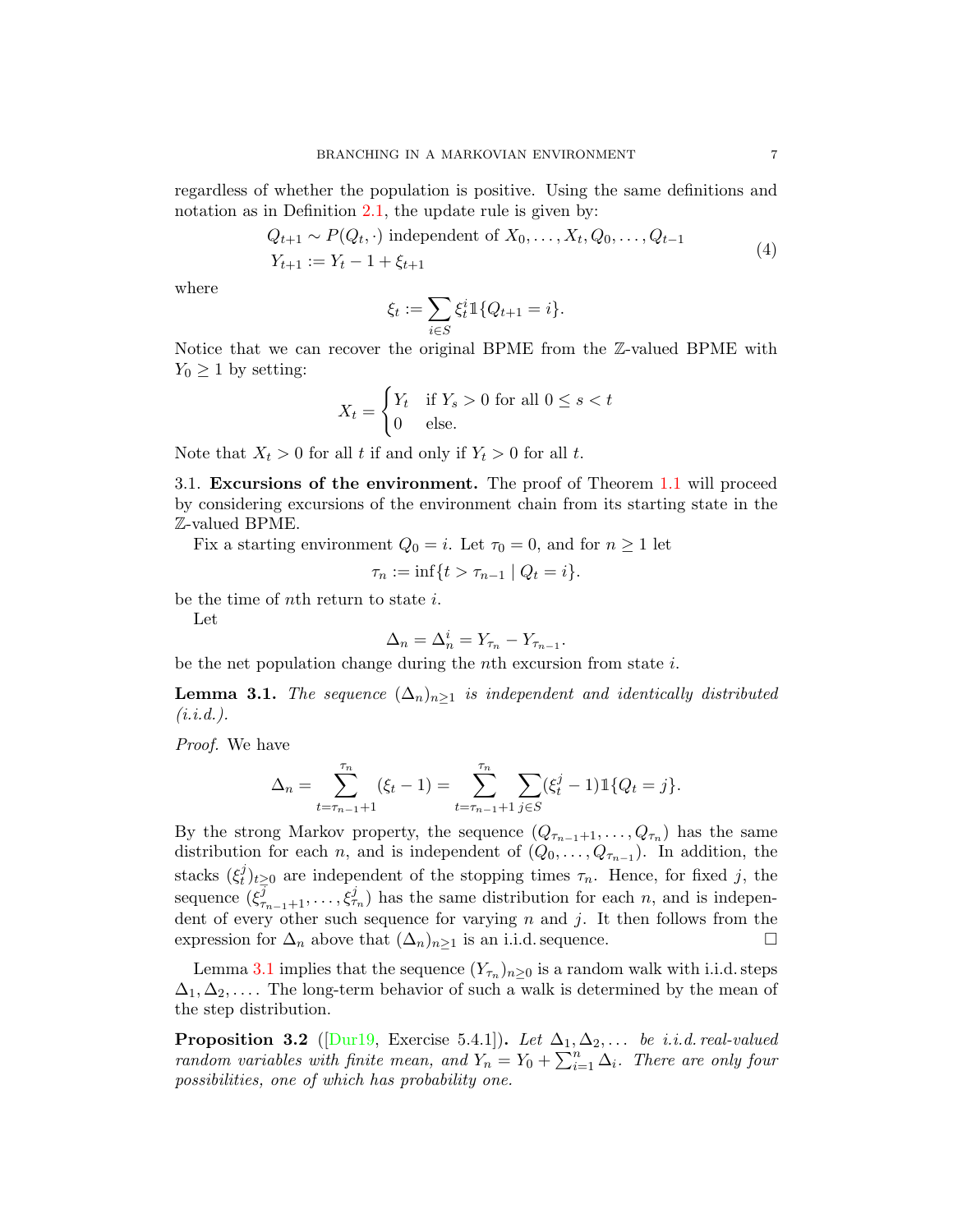\n- (1) If 
$$
\mathbb{P}(\Delta_1 = 0) = 1
$$
, then  $Y_n = Y_0$  for all n.
\n- (2) If  $\mathbb{E}[\Delta_1] > 0$ , then  $Y_n \to \infty$ .
\n- (3) If  $\mathbb{E}[\Delta_1] < 0$ , then  $Y_n \to -\infty$ .
\n- (4) If  $\mathbb{E}[\Delta_1] = 0$  and  $\mathbb{P}(\Delta_1 = 0) < 1$ , then  $-\infty = \liminf Y_n < \limsup Y_n = \infty$ .
\n

Therefore we need to calculate the expectation of  $\Delta_1$ . Recall that  $\mu = \sum_{i \in S} \mu_i \pi_i$ is the mean number of offspring produced when a single individual reproduces in the stationary environment, and  $\tau_1$  is the time of first return to the starting environment.

<span id="page-7-0"></span>Lemma 3.3. The mean number of offspring produced in one excursion from the starting state is  $\mathbb{E}[\Delta_1] = \mathbb{E}[\tau_1](\mu - 1)$ .

*Proof.* Define  $\mathcal{F}_t = \sigma(Y_0, \ldots, Y_{t-1}, Q_0, \ldots, Q_t)$ . Note the inclusion of  $Q_t$ : this sigma field includes all information up to the time right before the tth individual reproduces. Then,

$$
\mathbb{E}[\Delta_n] = \sum_{t=\tau_{n-1}+1}^{\tau_n} \sum_{j \in S} \mathbb{E} \left[ \mathbb{E} \left[ (\xi_t^j - 1) \mathbb{1} \{ Q_t = j \} \mid \mathcal{F}_t \right] \right]
$$

$$
= \sum_{t=\tau_{n-1}+1}^{\tau_n} \sum_{j \in S} \mathbb{E} \left[ \mathbb{1} \{ Q_t = j \} \mathbb{E} \left[ (\xi_t^j - 1) \mid \mathcal{F}_t \right] \right]
$$

$$
= \sum_{t=\tau_{n-1}+1}^{\tau_n} \sum_{j \in S} \mathbb{E} \left[ \mathbb{1} \{ Q_t = j \} (\mu_j - 1) \right]
$$

$$
= \sum_{j \in S} (\mu_j - 1) \mathbb{E} \left[ \sum_{t=\tau_{n-1}+1}^{\tau_n} \mathbb{1} \{ Q_t = j \} \right].
$$

Now by the strong Markov property and Proposition [2.2\(](#page-5-1)iv), we have

$$
\mathbb{E}\left[\sum_{t=\tau_{n-1}+1}^{\tau_n} \mathbb{1}\{Q_t=j\}\right] = \pi(j)\mathbb{E}\left[\tau_n-\tau_{n-1}\right].
$$

By the strong Markov property we also have  $\mathbb{E} [\tau_n - \tau_{n-1}] = \mathbb{E} [\tau_1]$ . Thus,

$$
\mathbb{E}[\Delta_n] = \sum_{j \in S} (\mu_j - 1)\pi(j)\mathbb{E}[\tau_1]
$$
  
= 
$$
\mathbb{E}[\tau_1] \left( \sum_{j \in S} \mu_j \pi(j) - \sum_{j \in S} \pi(j) \right)
$$
  
= 
$$
\mathbb{E}[\tau_1] (\mu - 1).
$$

3.2. Extinction in the subcritical and critical cases. We now prove items (1) and (2) of Theorem [1.1.](#page-2-1)

**Theorem 3.4.** Let  $(X_t, Q_t)_{t \geq 0}$  be a BPME with any initial population  $X_0$  and any initial environment  $Q_0$ .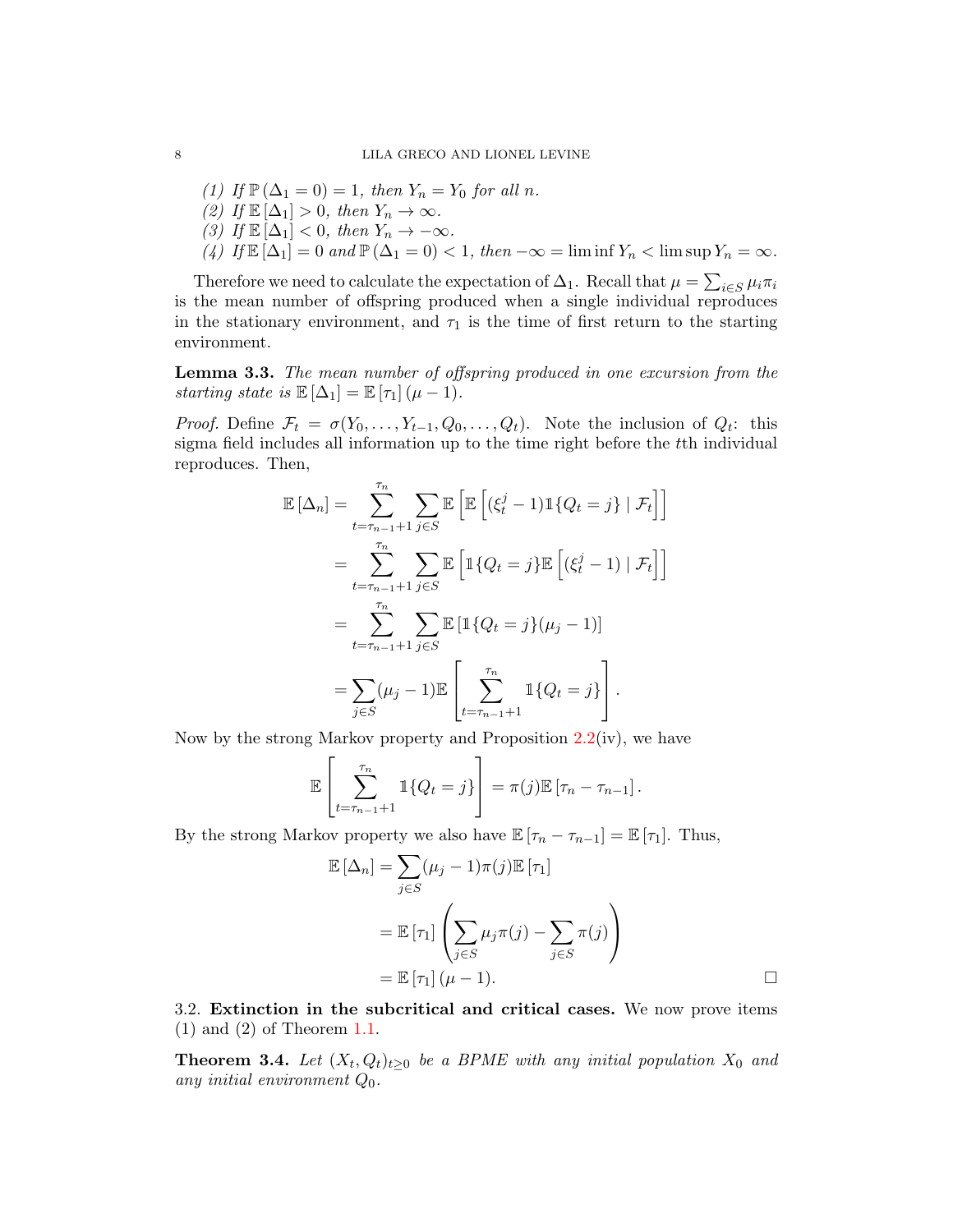If  $\mu < 1$ , then  $X_t \to 0$  almost surely.

If  $\mu = 1$  and  $0 < \text{Var}(\Delta_1) \leq \infty$ , then  $X_t \to 0$  almost surely.

*Proof.* The Z-valued process  $Y_{\tau_n} = Y_0 + \sum_{k=1}^n \Delta_k$ , at time of *n*th return to the initial environment  $Q_0$ , is a random walk with i.i.d. increments  $\Delta_k$ . By Lemma [3.3,](#page-7-0) we have  $\mathbb{E}[\Delta_k] = \mathbb{E}[\tau](\mu - 1)$ . In the case  $\mu < 1$ , we are in case (3) of Propo-sition [3.2;](#page-6-1) in the case  $\mu = 1$  and  $\text{Var}(\Delta_1) > 0$  we are in case (4). So in either case,

$$
\liminf_{n \to \infty} Y_{\tau_n} = -\infty \quad \text{a.s..}
$$

So with probability one there exists a time T such that  $Y_T \leq 0$ . Since Y is integervalued and decreases by at most one at each time step, for the minimal such  $T$  we have  $Y_T = 0$ , and so  $X_t = 0$  for all  $t \geq T$ .

3.3. Survival in the supercritical case. The proof of Theorem  $1.1(3)$  $1.1(3)$  will also proceed by studying  $\Delta_n$ , the net population change during the *n*th excursion from the starting state in the  $\mathbb{Z}\text{-valued BPME}$ . If we apply Proposition [3.2](#page-6-1) to the case  $\mathbb{E}[\Delta_1] > 0$ , we find that  $Y_{\tau_n} \to \infty$  almost surely. However, this does not imply  $X_t > 0$  for all t almost surely, or even with positive probability: We could have chosen a starting state that dooms the process to extinction in the first step, as in Example [2.2.](#page-4-0) To rule out this kind of scenario, we make the following definition, in which  $\mathbb{P}_{m,i}$  denotes the law of the Z-valued BPME started with  $(Y_0, Q_0) = (m, i)$ , and  $\tau := \inf\{t \geq 1 \mid Q_t = i\}$  is the time of first return to state *i*.

**Definition 3.5.** Total state  $m.i$  is **viable** if

$$
\mathbb{P}_{m.i}(Y_{\tau}-Y_0\geq 1 \text{ and } Y_t\geq 1 \text{ for all } t\in[0,\tau])>0.
$$

In words,  $m.i$  is viable if it is possible to start in state i with m individuals and return to state i with at least  $m+1$  individuals, while keeping the population positive the whole time. Note that if m.i is viable then  $(m+1)$  is viable.

<span id="page-8-0"></span>**Lemma 3.6.** Suppose  $\mu > 1$ . Then for every state  $i \in S$ , there exists m such that m.i is viable.

*Proof.* Fixing  $i \in S$ , let Cyc be the set of all tuples  $(y_0, q_0, \ldots, y_n, q_n)$  (of any length) with each  $y_t \in \mathbb{Z}$  and each  $q_t \in S$ , such that  $y_0 = 0$  and  $q_0 = q_n = i$  and  $q_t \neq i$  for all  $1 \leq t < n$ . Let

$$
\mathbb{P}\left(\left(y_0,q_0,\ldots,y_n,q_n\right)\right) := \mathbb{P}_{y_0,q_0}\left(Y_t.Q_t = y_t.q_t \text{ for all } 1 \leq t \leq n\right).
$$

The mean population change over one excursion from state  $i$  is

$$
\mathbb{E}_{0,i} \left[ \Delta_1 \right] = \sum_{c \in \text{Cyc}} y_n \mathbb{P}(c).
$$

Since  $\mu > 1$  we have  $\mathbb{E}_{0,i}[\Delta_1] = \mathbb{E}[\tau](\mu - 1) > 0$  by Lemma [3.3,](#page-7-0) so at least one term on the right side is positive. Hence there exists  $c = (0.q_0,\ldots,y_n.q_n) \in Cyc$ such that  $y_n \geq 1$  and  $\mathbb{P}(c) > 0$ . Since  $y_0 = 0$  and the population can decrease by at most one per time step, each  $y_i \geq -i$ . So the excursion

$$
c' = ((y_0 + n).q_0, \ldots, (y_n + n).q_n)
$$

has  $\mathbb{P}(c') = \mathbb{P}(c) > 0$  and all  $y_i + n \ge 1$  and  $y_n + n \ge n + 1$ , so *n.i* is viable.  $\Box$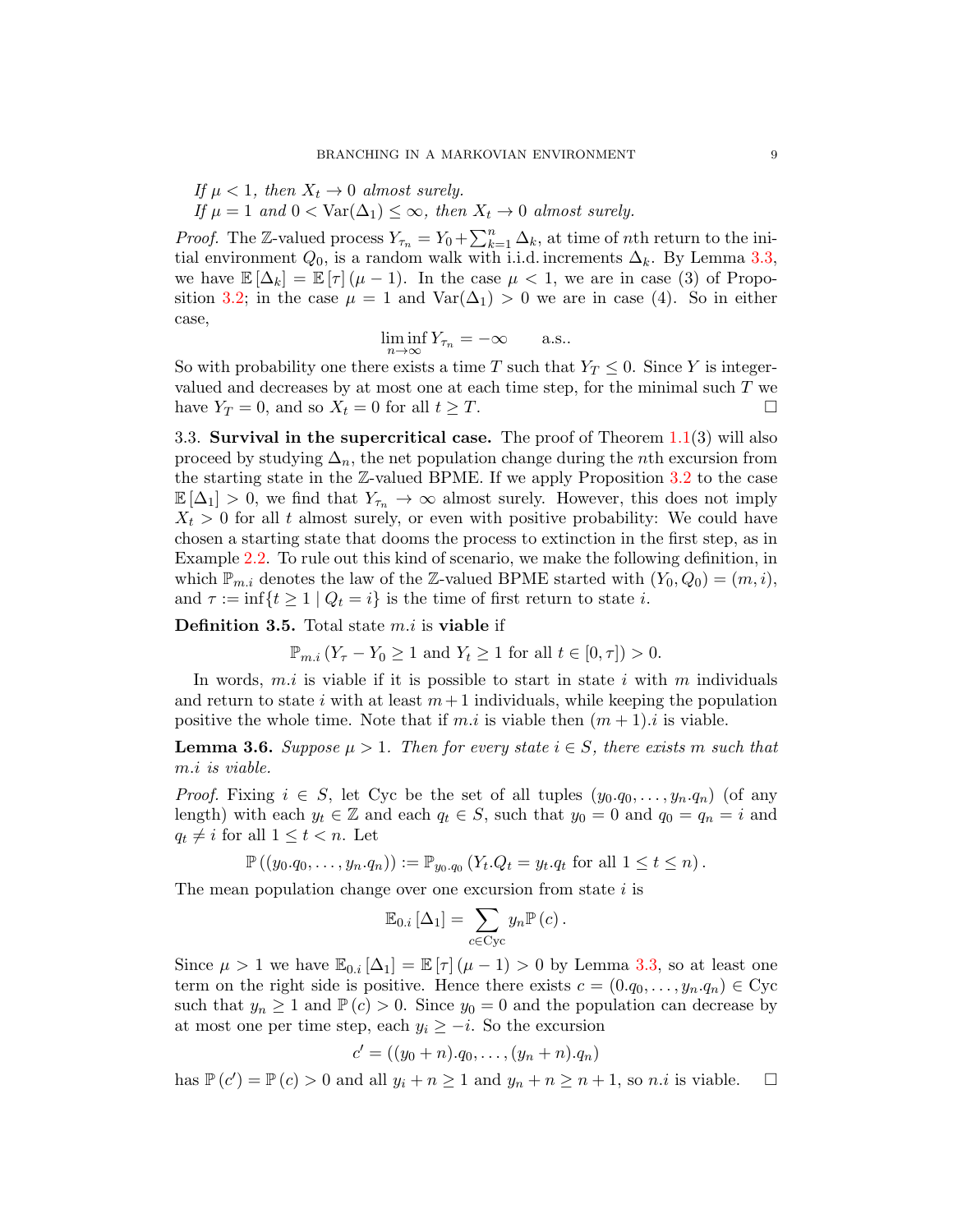Remark. A similar argument shows that if no state's offspring distribution is concentrated on 0, then  $1.i$  is viable for all states i.

We are now ready to prove the main result of this section.

<span id="page-9-0"></span>**Theorem 3.7.** Let  $X_t$  be a BPME with  $\mu > 1$ . Then for all viable m.i we have  $\mathbb{P}_{m,i}$   $(X_t > 0$  for all  $t) > 0$ .

*Proof.* Let m.i be viable. Write  $\mathbb{P} = \mathbb{P}_{m,i}$  for the law of the Z-valued the BPME  $(Y_t, Q_t)_{t \geq 0}$ , started with initial population m and initial state i. Since  $X_t > 0$  for all t if and only if  $Y_t > 0$  for all t, it suffices to prove  $\mathbb{P}(Y_t > 0$  for all  $t) > 0$ .

Since  $m.i$  is viable, there exists  $\delta$  such that

$$
\mathbb{P}\left(Y_{\tau}\geq m+1 \text{ and } Y_t\geq 1 \text{ for all } t\in(0,\tau]\right)\geq \delta>0.
$$

By the strong Markov property and induction on  $n$  it follows that

$$
\mathbb{P}\left(Y_{\tau_n} \geq m + n \text{ and } Y_t \geq 1 \text{ for all } t \in (0, \tau_n]\right) \geq \delta^n
$$

for all  $n \geq 1$ . Write  $\mathcal{E}_n = \{Y_{\tau_n} \geq m + n\}$ . By the strong Markov property at time  $\tau_n$ ,

$$
\mathbb{P}(Y_t > 0 \text{ for all } t) \ge \mathbb{P}(Y_t > 0 \text{ for all } t > \tau_n \mid \mathcal{E}_n \text{ and } Y_t \ge 1 \text{ for all } t \in (0, \tau_n]) \cdot \delta^n
$$

$$
= \mathbb{P}(Y_t > 0 \text{ for all } t > \tau_n \mid \mathcal{E}_n) \cdot \delta^n.
$$

So it suffices to find n such that the right side is strictly positive, or equivalently,

 $\mathbb{P}\left(Y_t = 0 \text{ for some } t > \tau_n \mid \mathcal{E}_n\right) < 1.$ 

Consider the following events for  $k \geq 0$ :

$$
A_k := \{ Y_t = 0 \text{ for some } t \in (\tau_k, \tau_{k+1}] \}
$$

$$
B_k := \left\{ Y_{\tau_k} \le \frac{\mu - 1}{2} \mathbb{E}[\tau] k \right\}
$$

$$
C_k := \left\{ \tau_{k+1} - \tau_k \ge \frac{\mu - 1}{2} \mathbb{E}[\tau] k \right\}
$$

where  $\tau = \tau_1$ . Observe that

$$
\{Y_t = 0 \text{ for some } t > \tau_n\} = \bigcup_{k=n}^{\infty} A_k
$$

and for each  $k$ ,

$$
A_k \subseteq B_k \cup C_k.
$$

The latter holds because  $Y_t$  decreases by at most one at each time step; hence if  $Y_{\tau_k} > \frac{\mu-1}{2}$  $\frac{-1}{2} \mathbb{E}[\tau] k$ , then  $Y_t$  cannot reach 0 before time  $\tau_{k+1}$  unless  $\tau_{k+1} - \tau_k \geq$  $\mu-1$  $\frac{-1}{2}\mathbb{E}\left[\tau\right]k$ . We wish to show

$$
\mathbb{P}\left(\bigcup_{k=n}^{\infty} A_k \mid \mathcal{E}_n\right) < 1.
$$

Recall from Lemmas [3.1](#page-6-0) and [3.3](#page-7-0) that  $Y_{\tau_k} = Y_0 + \sum_{m=1}^k \Delta_m$ , where the  $\Delta_m$ are i.i.d. with mean  $\mathbb{E}[\tau](\mu - 1)$ . By the strong law of large numbers,  $\frac{1}{k}Y_{\tau_k} \to$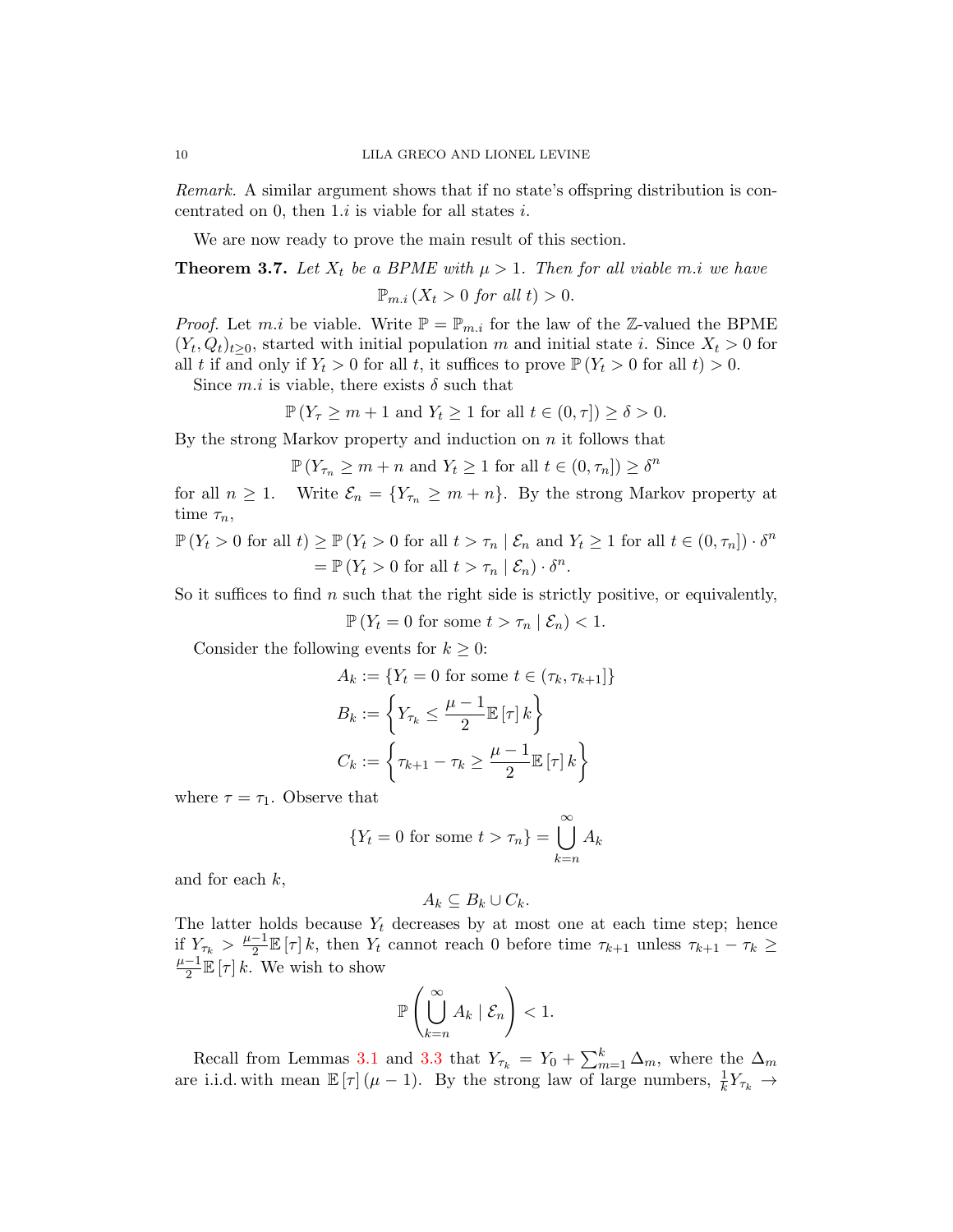$\mathbb{E}[\tau](\mu-1)$  almost surely as  $k \to \infty$ . In particular, this implies  $\mathbb{P}(B_k \text{ i.o.}) = 0$ , so,  $\mathbb{P}(\bigcup_{k=n}^{\infty} B_k) \to 0$  as  $n \to \infty$ . By the FKG inequality, since  $B_k$  is a decreasing event and  $\mathcal{E}_n$  is an increasing event with respect to the offspring random variables  $(\xi_t^j)$  $_{t}^{j})_{j\in S,\,t\in\mathbb{N}},\,$  we have

$$
\mathbb{P}\left(\bigcup_{k=n}^{\infty}B_k\mid\mathcal{E}_n\right)\leq \mathbb{P}\left(\bigcup_{k=n}^{\infty}B_k\right).
$$

Since each  $\tau_{k+1} - \tau_k$  has the same distribution as  $\tau$ , we have

$$
\sum_{k\geq 0} \mathbb{P}\left(C_k\right) < \infty.
$$

In addition,  $C_k$  is independent of  $\mathcal{E}_n$  for all  $k \geq n$  (since  $\tau_{k+1} - \tau_k$  is independent of  $Y_{\tau_n}$  by the strong Markov property).

Now choose *n* large enough so that  $\mathbb{P}(\bigcup_{k=n}^{\infty}B_k) < \frac{1}{2}$  $\frac{1}{2}$  and  $\sum_{k=n}^{\infty} \mathbb{P}(C_k) < \frac{1}{2}$  $\frac{1}{2}$ . Then  $\sim$  $\mathcal{L}$ 

$$
\mathbb{P}\left(\bigcup_{k=n}^{\infty} A_k \mid \mathcal{E}_n\right) \leq \mathbb{P}\left(\bigcup_{k=n}^{\infty} B_k \mid \mathcal{E}_n\right) + \mathbb{P}\left(\bigcup_{k=n}^{\infty} C_k \mid \mathcal{E}_n\right) \n\leq \mathbb{P}\left(\bigcup_{k=n}^{\infty} B_k\right) + \mathbb{P}\left(\bigcup_{k=n}^{\infty} C_k\right) \n< \frac{1}{2} + \frac{1}{2}
$$

where we have used the FKG inequality to remove the conditioning on the  $B$  term, and independence to remove the conditioning on the C term.  $\Box$ 

Theorem [1.1\(](#page-2-1)3) follows immediately from Theorem [3.7](#page-9-0) together with Lemma [3.6.](#page-8-0)

### 4. Laws of large numbers

<span id="page-10-0"></span>In this section we prove strong laws of large numbers for  $Y_t$  and  $X_t$ . As above, the environment chain  $(Q_t)_{t>0}$  is irreducible with stationary distribution  $\pi$ , and for each state *i* the offspring distribution has finite mean  $\mu_i$ , and we let  $\mu = \sum_{i \in S} \pi_i \mu_i$ .

<span id="page-10-1"></span>**Theorem 4.1.** For any initial populations  $Y_0 \in \mathbb{Z}$  and  $X_0 \in \mathbb{N}_{\geq 1}$ , it holds almost surely as  $t \to \infty$ 

$$
\frac{Y_t}{t}\to \mu-1
$$

and

$$
\frac{X_t}{t}\to (\mu-1)\mathbb{1}_{\mathcal{S}}
$$

where  $S = \{X_t \geq 1 \text{ for all } t\}$  is the event of survival.

Proof. We start by observing that

$$
Y_t - Y_0 = \sum_{s=1}^t (\xi_s - 1) = \sum_{s=1}^t \sum_{i \in S} \mathbb{1}\{Q_s = i\}(\xi_s^i - 1).
$$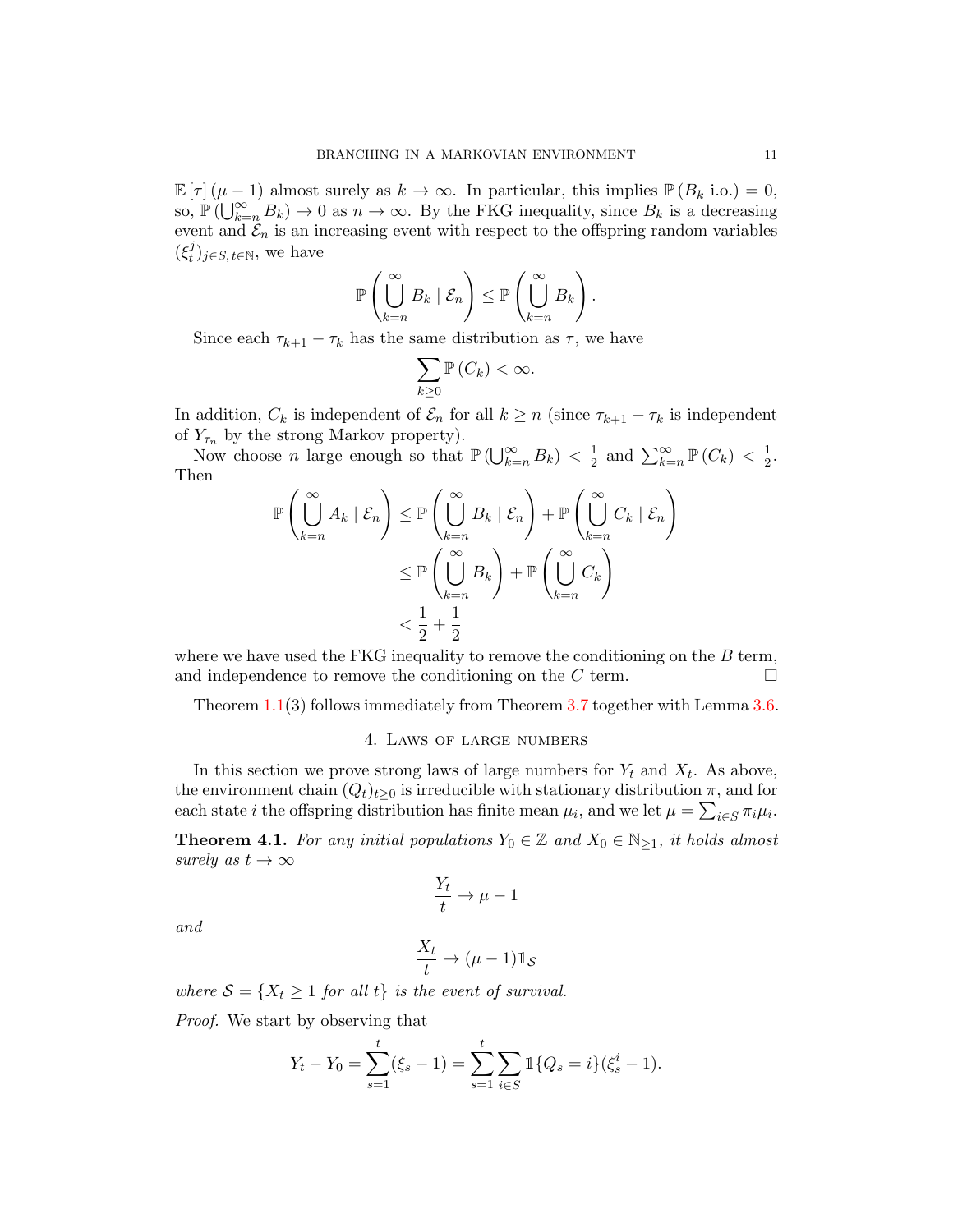Switching the order of summation, the right side can be written as

$$
\sum_{i \in S} Z_{L_t}^i
$$

where  $Z_k^i$  denotes a sum of k independent copies of  $\xi_1^i-1$ , and  $L_t = \sum_{s=1}^t \mathbbm{1}{Q_s}$  $i$  is the local time of state i.

By the strong law of large numbers for i.i.d. sums,  $Z_k^i/k \to \mu_i - 1$  almost surely as  $k \to \infty$ . It follows from Proposition [2.2\(](#page-5-1)ii) that

$$
\frac{Z_{L_t}^i}{t} = \frac{Z_{L_t}^i}{L_t} \frac{L_t}{t} \rightarrow (\mu_i - 1)\pi_i
$$

almost surely as  $t \to \infty$ . Summing over i yields  $Y_t/t \to \mu - 1$  almost surely.

The strong law for  $X_t$  now follows by observing that  $X_t = Y_t$  on S and  $X_t/t \to 0$ almost surely on  $\mathcal{S}^c$ . В последните последните последните последните последните последните последните последните последните последн<br>В последните последните последните последните последните последните последните последните последните последнит

# 5. Central Limit Theorems

<span id="page-11-0"></span>In this section we prove a central limit theorem for  $Y_t$  and  $X_t$  under a second moment assumption on the offspring distributions. We will proceed by defining a martingale involving  $Y_t$ , calculating its quadratic variation, and invoking the martingale central limit theorem. Then to pass from  $Y_t$  to  $X_t$ , we show that the limiting normal random variable is independent of the event of survival.

5.1. The martingale. As above, suppose the environment chain  $(Q_t)_{t\geq 0}$  is irreducible with transition matrix P and stationary distribution  $\pi$ , and for each state i the offspring distribution has finite mean  $\mu_i$  (We will impose finite second moment in the next section, but it is not needed yet). Write  $\vec{\pi}$  and  $\vec{\mu}$  for the column vectors with coordinates  $\pi_i$  and  $\mu_i$  respectively. As above, let

$$
\mu = \langle \vec{\pi}, \vec{\mu} \rangle := \sum_{i \in S} \pi_i \mu_i.
$$

<span id="page-11-1"></span>**Lemma 5.1.** There is a unique vector  $\vec{\varphi} \in \mathbb{R}^S$  satisfying  $\langle \vec{\pi}, \vec{\varphi} \rangle = 0$  and

$$
\varphi_i - \sum_{j \in S} P_{ij} \varphi_j = \mu_i - \mu
$$

for all  $i \in S$ .

*Proof.* Since  $\vec{\pi}$  is the unique stationary distribution of the environment chain, the left null space of  $I-P$  is spanned by  $\vec{\pi}$ . The column space of  $I-P$  is the orthogonal complement of the left null space,

Im
$$
(I - P)
$$
 = { $\vec{v} \in \mathbb{R}^S : \langle \vec{\pi}, \vec{v} \rangle = 0$  }.

We check that  $\mu \vec{1} - \vec{\mu}$  is orthogonal to  $\vec{\pi}$ , and thus is in the image of  $I - P$ :

$$
\sum_{i \in S} \pi_i (\mu - \mu_i) = \mu \sum_{i \in S} \pi_i - \sum_{i \in S} \pi_i \mu_i
$$

$$
= \mu - \mu
$$

$$
= 0.
$$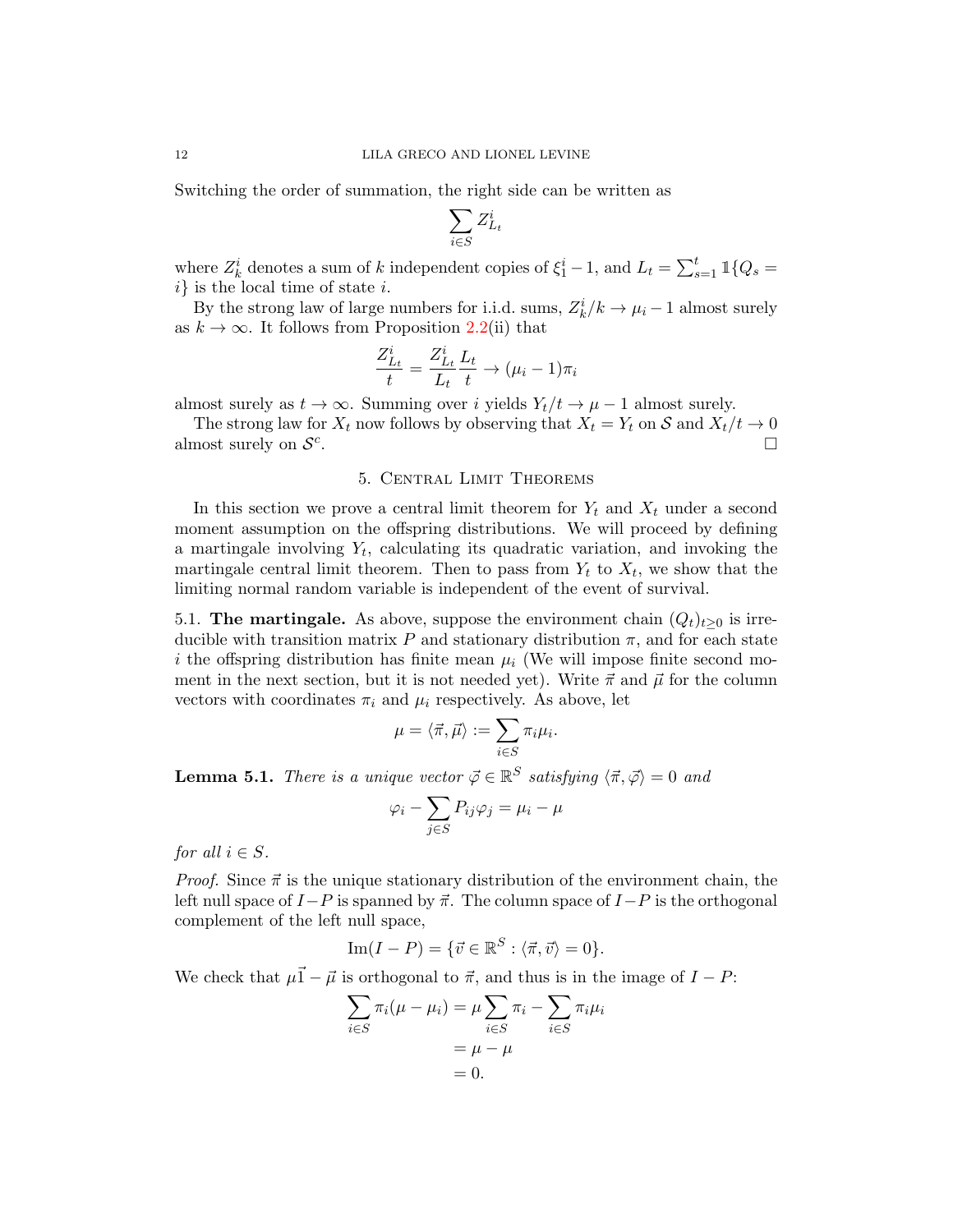Therefore there exists a vector  $\vec{\varphi}$  such that  $(I - P)\vec{\varphi} = \vec{\mu} - \mu \vec{1}$  as desired.

The right null space of  $I - P$  is spanned by  $\vec{1}$ , so  $\vec{\varphi}$  is unique up to adding scalar multiples of  $\vec{1}$ . Therefore there is a unique such vector satisfying  $\langle \vec{\pi}, \vec{\varphi} \rangle = 0.$ 

We will see that the vector  $\vec{\varphi}$  has a natural interpretation in terms of the BPME: Its coordinate  $\varphi(i)$  represents the **long-term excess fertility** of environment i, in the sense of Corollary [5.3](#page-12-0) below.

We now define a martingale for the Z-valued branching process  $(Y_t, Q_t)_{t \geq 0}$ , adapted to the filtration

$$
\mathcal{F}_t := \sigma((\xi_s^i)_{i \in S, 0 \le s \le t}, (Q_s)_{0 \le s \le t+1}).
$$

Note the inclusion of  $Q_{t+1}$ : This sigma-algebra tells us what state we will transition to next, but not how many offspring will be produced.

<span id="page-12-1"></span>**Lemma 5.2.** Write  $\varphi(i)$  for the i<sup>th</sup> coordinate of the vector  $\vec{\varphi}$  of Lemma [5.1.](#page-11-1) Then

$$
M_t := Y_t - (\mu - 1)t + \varphi(Q_{t+1})
$$

is a martingale adapted to  $\mathcal{F}_t$ .

Note that  $Y_t - \sum_{s=1}^t (\mu_{Q_s} - 1)$  is also a martingale, but we will find  $M_t$  much more useful!

*Proof.* Recall that  $Y_t = Y_{t-1} - 1 + \xi_t$  where  $\xi_t = \sum_{i \in S} \xi_t^i \mathbb{1}_{\{Q_t = i\}}$  and  $\xi_t^i$  is sampled from the offspring distribution of state  $i$ . Hence

$$
\mathbb{E}[M_t | \mathcal{F}_{t-1}] = Y_{t-1} - 1 - (\mu - 1)t + \mathbb{E}[\xi_t + \varphi(Q_{t+1}) | \mathcal{F}_{t-1}].
$$

Now

$$
\mathbb{E} \left[ \xi_t + \varphi(Q_{t+1}) \mid \mathcal{F}_{t-1} \right] = \sum_{i \in S} \mathbb{1} \{ Q_t = i \} \mathbb{E} \left[ \xi_t^i + \sum_{j \in S} \mathbb{1} \{ Q_{t+1} = j \} \varphi(j) \mid \mathcal{F}_{t-1} \right]
$$

$$
= \sum_{i \in S} \mathbb{1} \{ Q_t = i \} \left( \mu_i + \sum_{j \in S} P(i, j) \varphi(j) \right)
$$

$$
= \sum_{i \in S} \mathbb{1} \{ Q_t = i \} (\mu + \varphi(i))
$$

$$
= \mu + \varphi(Q_t)
$$

where we have used the fact that  $\sum_{j\in S} P(i,j)\varphi(j) - \varphi(i) = \mu - \mu_i$ . Combining this with the above, we have

$$
\mathbb{E}[M_t | \mathcal{F}_{t-1}] = Y_{t-1} - 1 - (\mu - 1)t + \mu + \varphi(Q_t) = M_{t-1}.
$$

<span id="page-12-0"></span>Corollary 5.3. If the environment chain is aperiodic, then

$$
\varphi(i) = \lim_{t \to \infty} \left( \mathbb{E}_{0,i} \left[ Y_t \right] - (\mu - 1)t \right).
$$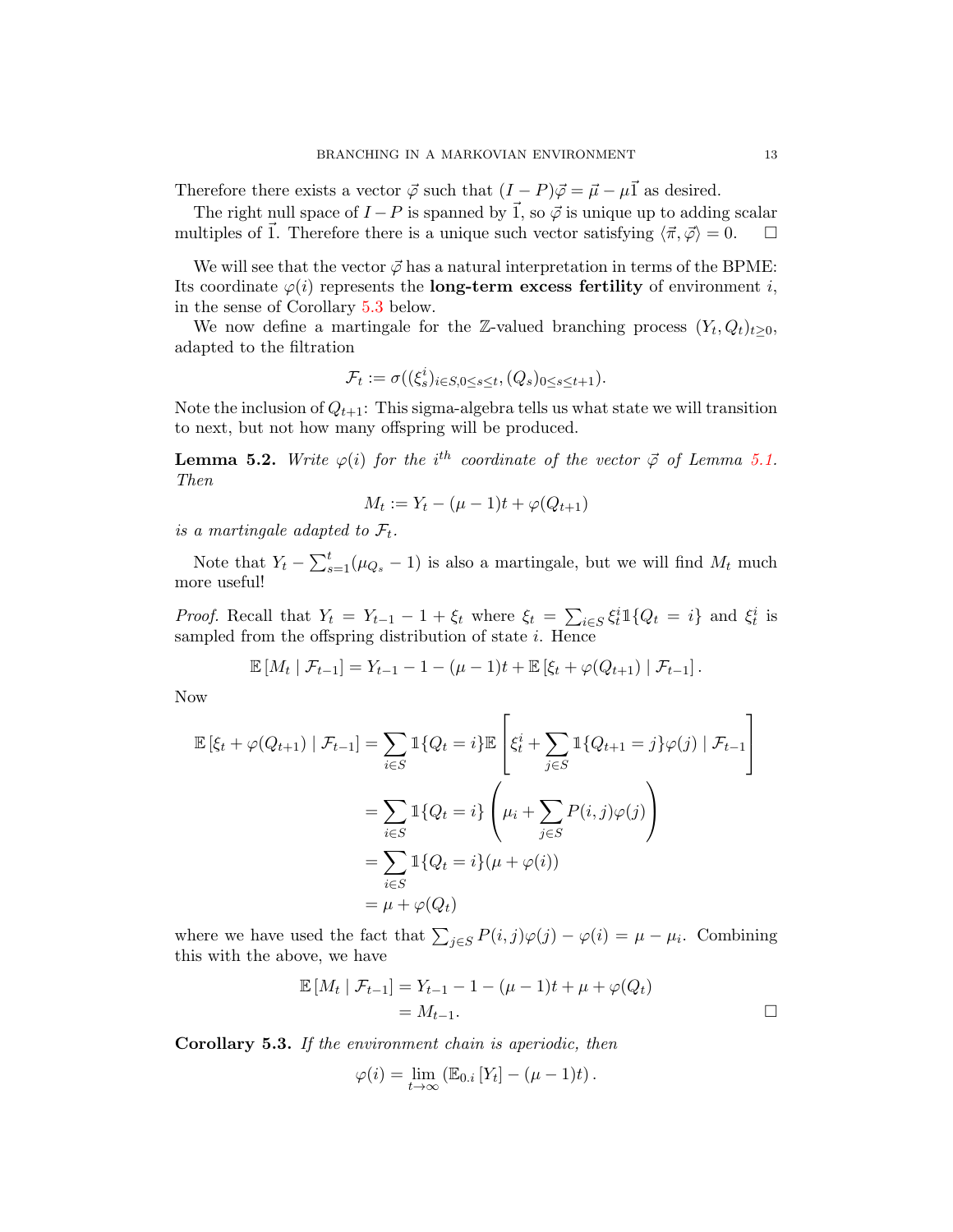*Proof.* Let  $Y_0 = 0$  and  $Q_0 = i$ . Writing  $\mathbb{E} = \mathbb{E}_{0,i}$ , equating  $M_0 = \mathbb{E}[M_t]$  yields

$$
\varphi(i) = \mathbb{E}[Y_t] - (\mu - 1)t - \mathbb{E}[\varphi(Q_{t+1})].
$$

Since the environment is aperiodic,  $\mathbb{P}(Q_t = j) \to \pi_j$  as  $t \to \infty$ , and hence

$$
\mathbb{E}[\varphi(Q_{t+1})] \to \langle \vec{\pi}, \vec{\varphi} \rangle = 0.
$$

5.2. Quadratic Variation. Assume now that each offspring distribution has mean  $\mu_i$  and variance  $\sigma_i^2 < \infty$ . In this case  $EM_t^2 < \infty$ ; to see this, note that  $\varphi$  is bounded (since the state space S is finite) and

$$
Y_t = Y_0 + \sum_{s=1}^t \sum_{i \in S} \mathbb{1}{Q_s = i} (\xi_s^i - 1)
$$

and each  $\xi_s^i$  is square-integrable, so  $M_t$  is a finite sum of square-integrable random variables. The **quadratic variation** associated with  $M_t$  is

$$
V_t := \sum_{s=1}^t \mathbb{E} \left[ (M_t - M_{t-1})^2 \mid \mathcal{F}_{t-1} \right].
$$

<span id="page-13-0"></span>**Lemma 5.4.**  $V_t/t \rightarrow \sigma_M^2$  almost surely as  $t \rightarrow \infty$ , where

$$
\sigma_M^2 := \sum_{i \in S} \pi_i (\sigma_i^2 - (\mu - \mu_i)^2 + 2\mu_i \varphi_i)
$$
 (5)

where  $\vec{\varphi}$  is given by Lemma [5.1.](#page-11-1)

Proof. The increments of M are given by

$$
M_s - M_{s-1} = \xi_s - \mu + \varphi(Q_{s+1}) - \varphi(Q_s).
$$

Squaring and taking conditional expectation, we break the result into three terms:

$$
\mathbb{E}\left[ (M_s - M_{s-1})^2 \mid \mathcal{F}_{s-1} \right] = \underbrace{\mathbb{E}\left[ (\xi_s - \mu)^2 \mid \mathcal{F}_{s-1} \right]}_{(1)} + \underbrace{\mathbb{E}\left[ (\varphi(Q_{s+1}) - \varphi(Q_s))^2 \mid \mathcal{F}_{s-1} \right]}_{(2)} + \underbrace{2\mathbb{E}\left[ (\xi_s - \mu)(\varphi(Q_{s+1}) - \varphi(Q_s)) \mid \mathcal{F}_{s-1} \right]}_{(3)}.
$$

We consider these terms one at a time. First, since  $Q_s$  is  $\mathcal{F}_{s-1}$ -measurable,

$$
(1) = \sum_{i \in S} \mathbb{1}\{Q_s = i\} \mathbb{E}\left[ (\xi_s^i - \mu)^2 \mid \mathcal{F}_{s-1} \right].
$$

The conditioning on the right side can be dropped by independence. Adding and subtracting  $\mu_i$  we obtain

$$
\sum_{i \in S} \mathbb{1}{Q_s = i} \mathbb{E}((\xi_s^i - \mu_i) - (\mu - \mu_i))^2
$$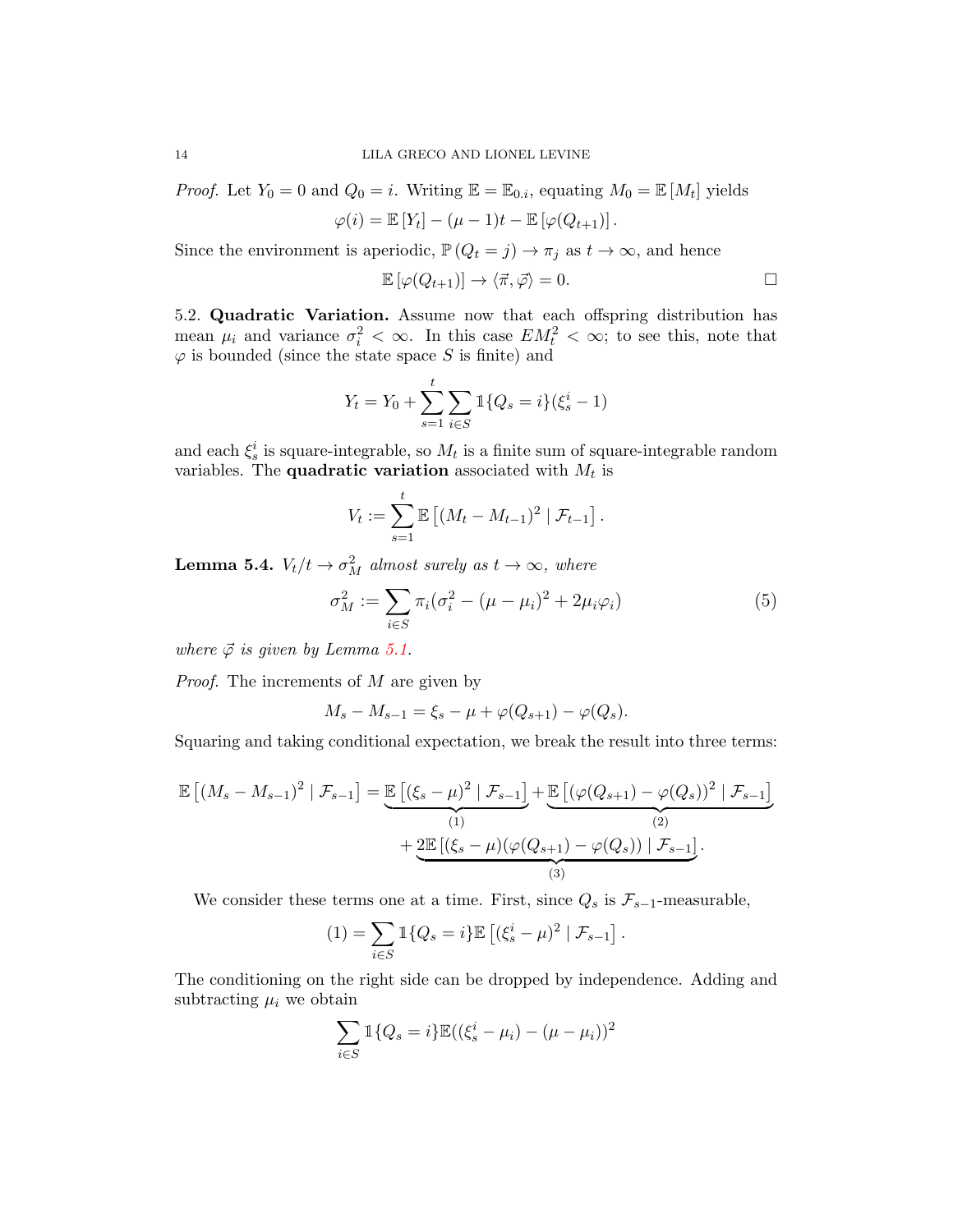Taking the time average, since  $\frac{1}{t} \sum_{s=1}^{t} \mathbb{1}\{Q_s = i\} \to \pi_i$  almost surely as  $t \to \infty$ , we have

$$
\frac{1}{t} \sum_{s=1}^{t} \sum_{i \in S} \mathbb{1} \{ Q_s = i \} (\sigma_i^2 + (\mu - \mu_i)^2) \to \sigma^2 + \tau^2
$$
\n(6)

where

<span id="page-14-0"></span>
$$
\sigma^2:=\sum_{i\in S}\pi_i\sigma_i^2
$$

and

$$
\tau^2 := \sum_{i \in S} \pi_i (\mu - \mu_i)^2.
$$

For the second term,

$$
(2) = \mathbb{E}\left[\left(\varphi(Q_{s+1}) - \varphi(Q_s)\right)^2 \mid \mathcal{F}_{s-1}\right]
$$

$$
= \sum_{i \in S} \mathbb{1}\{Q_s = i\} \sum_{j \in S} P(i,j) (\varphi(j) - \varphi(i))^2
$$

Expanding the square and using the definition of  $\varphi$ , this becomes

$$
= \sum_{i \in S} \mathbb{1} \{Q_s = i\} \left[ \sum_{j \in S} P(i,j) \varphi(j)^2 - 2\varphi(i) \sum_{j \in S} P(i,j) \varphi(j) + \varphi(i)^2 \right]
$$
  

$$
= \sum_{i \in S} \mathbb{1} \{Q_s = i\} \left[ \sum_{j \in S} P(i,j) \varphi(j)^2 - 2\varphi(i) (\mu - \mu_i) - \varphi(i)^2 \right].
$$

Now taking the time average, and writing  $\vec{\varphi}^2$  for the vector whose *i*th entry is  $\varphi(i)^2$  and  $\vec{\mu}\vec{\varphi}$  for the vector whose *i*th entry is  $\mu_i\varphi(i)$ , we obtain

<span id="page-14-1"></span>
$$
\frac{1}{t} \sum_{s=1}^{t} \sum_{i \in S} \mathbb{1} \{Q_s = i\} \left[ \sum_{j \in S} P(i,j) \varphi(j)^2 - 2\mu \varphi(i) + 2\mu_i \varphi(i) - \varphi(i)^2 \right]
$$
\n
$$
\rightarrow \sum_{i \in S} \pi_i \left[ \sum_{j \in S} P(i,j) \varphi(j)^2 - 2\mu \varphi(i) + 2\mu_i \varphi(i) - \varphi(i)^2 \right]
$$
\n
$$
= \sum_{j \in S} \varphi(j)^2 \sum_{\substack{i \in S \\ \pi_j}} \pi_i P(i,j) - 2\mu \underbrace{\langle \vec{\pi}, \vec{\varphi} \rangle}_{0} + 2 \langle \vec{\pi}, \vec{\mu} \vec{\varphi} \rangle - \left\langle \vec{\pi}, \vec{\varphi}^2 \right\rangle
$$
\n
$$
= 2 \langle \vec{\pi}, \vec{\mu} \vec{\varphi} \rangle. \tag{7}
$$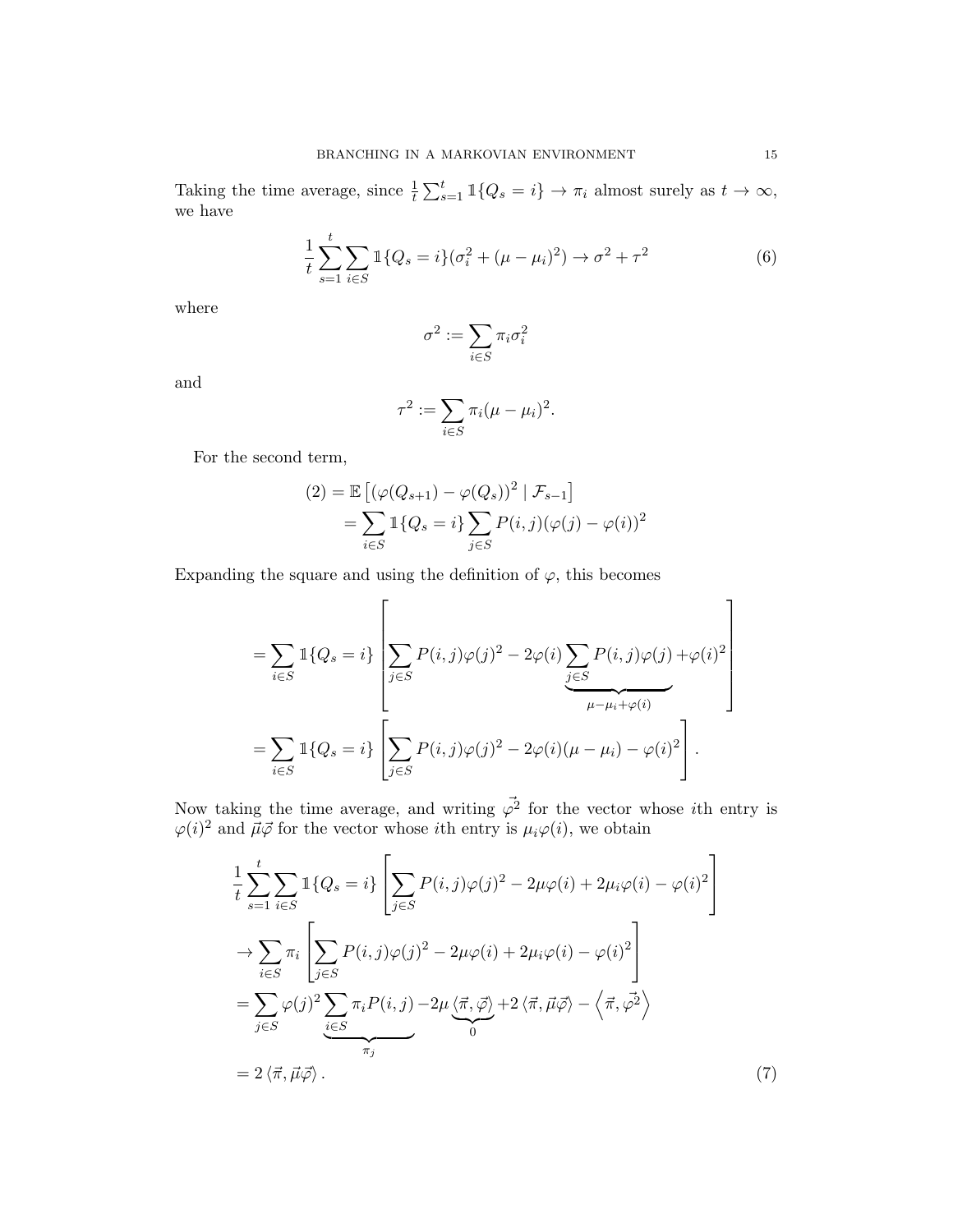For the third term, since  $\xi_s^i$  is independent of  $\sigma(\mathcal{F}_{s-1}, Q_{s+1})$ , we have

$$
2\mathbb{E}\left[(\xi_s - \mu)(\varphi(Q_{s+1}) - \varphi(Q_s)) \mid \mathcal{F}_{s-1}\right]
$$
  
\n
$$
= 2\sum_{i \in S} \mathbb{1}\{Q_s = i\} \mathbb{E}\left[(\xi_s^i - \mu)\left(\sum_{j \in S} \mathbb{1}\{Q_{s+1} = j\}\varphi(j) - \varphi(i)\right) \mid \mathcal{F}_{s-1}\right]
$$
  
\n
$$
= 2\sum_{i \in S} \mathbb{1}\{Q_s = i\}(\mu_i - \mu)\left(\sum_{j \in S} P(i,j)\varphi(j) - \varphi(i)\right)
$$
  
\n
$$
= 2\sum_{i \in S} \mathbb{1}\{Q_s = i\}(\mu_i - \mu)(\mu - \mu_i).
$$

The limit of the time average is

$$
-\frac{2}{t}\sum_{s=1}^{t}\sum_{i\in S} 1\{Q_s = i\}(\mu_i - \mu)^2 \to -2\tau^2.
$$
 (8)

Adding  $(6)$ ,  $(7)$ , and  $(8)$ , we conclude that

$$
\frac{V_t}{t} \to \sigma^2 - \tau^2 + 2 \langle \vec{\pi}, \vec{\mu} \vec{\varphi} \rangle = \sigma_M^2.
$$

Remark.  $\sigma_M^2 \geq 0$  since it is a limit of nonnegative random variables. In particular, taking all  $\xi_t^i$  deterministic so that the first term  $\sigma^2 = 0$ , we obtain the inequality

<span id="page-15-1"></span><span id="page-15-0"></span>
$$
\tau^2 \le 2 \langle \vec{\pi}, \vec{\mu} \vec{\varphi} \rangle. \tag{9}
$$

It would be interesting to give a more direct proof of this algebraic fact. Note that if at least one of the offspring distributions has positive variance, then  $\sigma^2 > 0$ and hence  $\sigma_M^2 > 0$  by [\(9\)](#page-15-1). On the other hand, if all offspring distributions are deterministic, then a necessary and sufficient condition for  $\sigma_M^2 = 0$  is that all excursions from a fixed state have the same net number of offspring. To avoid trivialities, we assume from now on that  $\sigma_M^2 > 0$ .

5.3. Applying the martingale CLT. Our goal in this section is to prove the following central limit theorems for  $Y_t$  and  $X_t$ .

<span id="page-15-2"></span>**Theorem 5.5.** Assume that  $\sigma_M^2 > 0$ . Then we have convergence in distribution

$$
\frac{Y_t - (\mu - 1)t}{\sqrt{t}} \Rightarrow \chi
$$

and

$$
\frac{X_t - (\mu - 1)t \mathbb{1}_{\mathcal{S}}}{\sqrt{t}} \Rightarrow \chi \mathbb{1}_{\mathcal{S}}
$$

where  $\chi$  is a normal random variable with mean 0 and variance  $\sigma_M^2$ , and  $\chi$  is independent of  $S$ , the event of survival.

To prove these, we will use the following version of the martingale central limit theorem. As above, let  $V_t$  be the quadratic variation associated to the martingale  $M_t$ . Write  $K_t = M_t - M_{t-1}$ .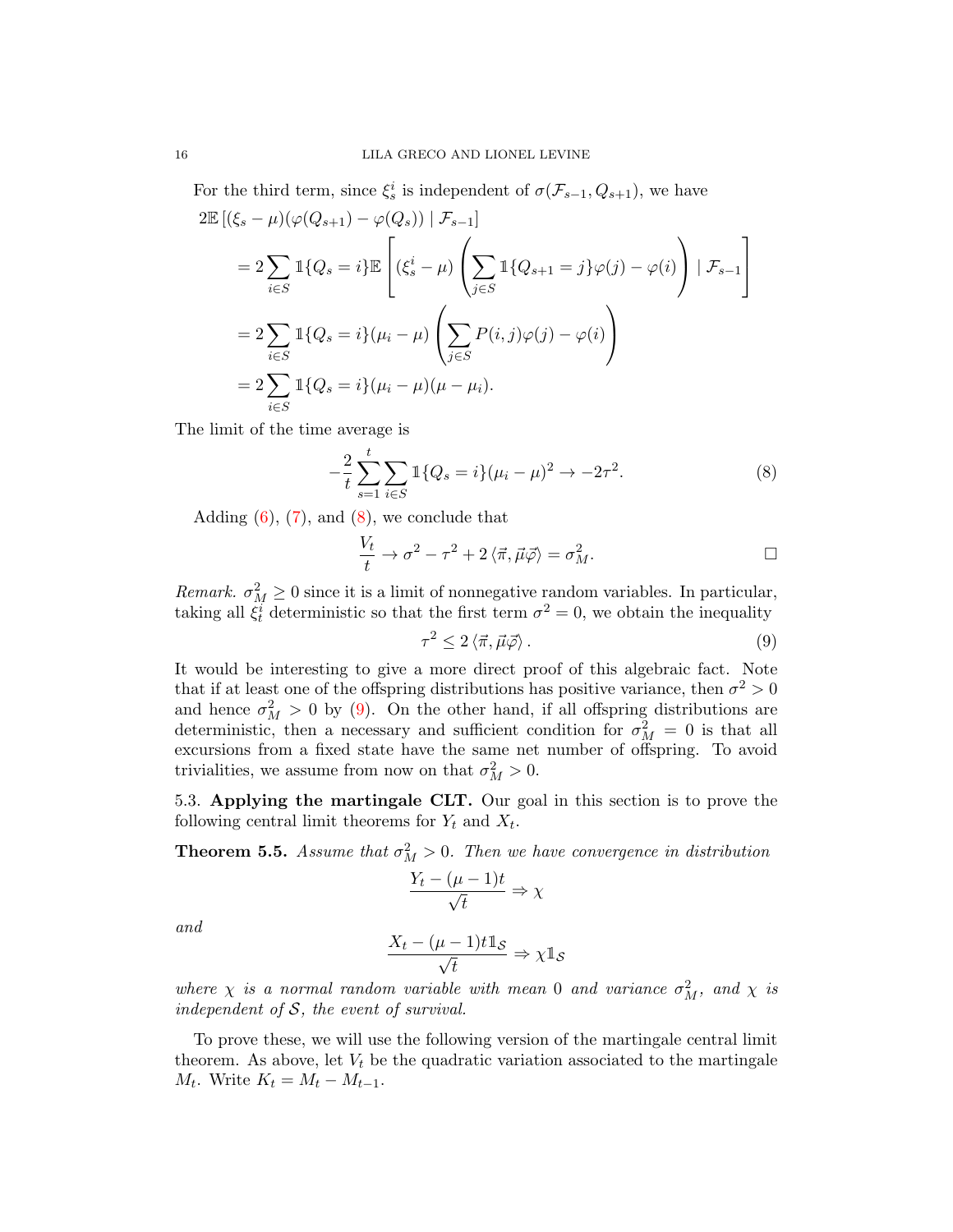<span id="page-16-1"></span>**Proposition 5.6** (Martingale CLT, see  $\lceil \text{Dur19}, \text{Theorem 8.2.8} \rceil$ ). Suppose that as  $t\rightarrow\infty$ 

(i) 
$$
\frac{V_t}{t} \to \sigma_M^2 > 0
$$
 in probability, and  
\n(ii)  $\frac{1}{t} \sum_{s=1}^t \mathbb{E}\left[K_s^2 \mathbb{1}\{|K_s| > \epsilon \sqrt{t}\}\right] \to 0$  for all  $\epsilon > 0$ .  
\nThen  $M_t/\sqrt{t} \Rightarrow \mathcal{N}(0, \sigma_M^2)$  as  $t \to \infty$ .

We start by verifying the above conditions (i) and (ii) for the martingale defined in Lemma [5.2.](#page-12-1) Condition (i) follows from Lemma [5.4.](#page-13-0)

To check the Lindeberg condition (ii), let J be a constant such that  $|\varphi(i)| \leq J$ for all  $i \in S$ . Since  $\xi_s \geq 0$ ,

$$
|K_s| = |\xi_s - \mu + \varphi(Q_{s+1}) - \varphi(Q_s)| \le \xi_s + \mu + 2J.
$$

If t is sufficiently large so that  $\frac{\epsilon}{2}$  $t > \mu + 2J$ , then:

$$
\{|K_s| > \epsilon \sqrt{t}\} \subset \{\xi_s > \frac{\epsilon}{2}\sqrt{t}\}.
$$

In addition, on the event  $\xi_s > \frac{\epsilon}{2}$ 2  $\sqrt{t}$ , with t large enough that  $\frac{\epsilon}{2}$ √  $t > \mu + 2J$ , we have:

$$
K_s^2 \le (\xi_s + \mu + 2J)^2 < (2\xi_s)^2.
$$

Hence we have:

$$
\mathbb{E}\left[K_s^21\{|K_s| > \epsilon\sqrt{t}\}\right] \le \mathbb{E}\left[K_s^21\{\xi_s > \frac{\epsilon}{2}\sqrt{t}\}\right] \le \mathbb{E}\left[4\xi_s^21\{\xi_s > \frac{\epsilon}{2}\sqrt{t}\}\right].
$$

We will show that this quantity goes to 0 uniformly in s as  $t \to \infty$ . We have:

$$
\mathbb{E}\left[\xi_s^2 \mathbb{1}\{\xi_s > \frac{\epsilon}{2}\sqrt{t}\}\right] = \sum_{i \in S} \mathbb{E}\left[\mathbb{E}\left[(\xi_s^i)^2 \mathbb{1}\{\xi_s^i > \frac{\epsilon}{2}\sqrt{t}, Q_s = i\} \mid \mathcal{F}_{s-1}\right]\right]
$$

$$
= \sum_{i \in S} \mathbb{E}\left[\mathbb{1}\{Q_s = i\} \mathbb{E}\left[(\xi_s^i)^2 \mathbb{1}\{\xi_s^i > \frac{\epsilon}{2}\sqrt{t}\}\right]\right]
$$

$$
= \sum_{i \in S} \mathbb{P}\left(Q_s = i\right) \mathbb{E}\left[(\xi_s^i)^2 \mathbb{1}\{\xi_s^i > \frac{\epsilon}{2}\sqrt{t}\}\right]
$$

$$
\leq \max_{i \in S} \mathbb{E}\left[(\xi_s^i)^2 \mathbb{1}\{\xi_s^i > \frac{\epsilon}{2}\sqrt{t}\}\right].
$$

<span id="page-16-0"></span>Now since  $\mathbb{E}[(\xi_s^i)^2]<\infty$ , we have  $\mathbb{E}[(\xi_s^i)^21\{\xi_s^i>\frac{\epsilon}{2}$ 2 √  $\{\bar{t}\}\}\rightarrow 0$  as  $t\rightarrow \infty$ . Moreover, this rate is uniform in s since  $(\xi_s^i)_{s\geq 0}$  are i.i.d. samples from the offspring distribution of state  $i$ . This verifies condition (ii) of the martingale CLT and hence we have shown √

$$
M_t/\sqrt{t} \Rightarrow \chi \sim \mathcal{N}(0, \sigma_M^2). \tag{10}
$$

*Proof of Theorem [5.5.](#page-15-2)* Since  $(Y_t - (\mu - 1)t) - M_t$  is bounded, it follows from [\(10\)](#page-16-0) that

$$
Z_t := \frac{Y_t - (\mu - 1)t}{\sqrt{t}} \Rightarrow \chi.
$$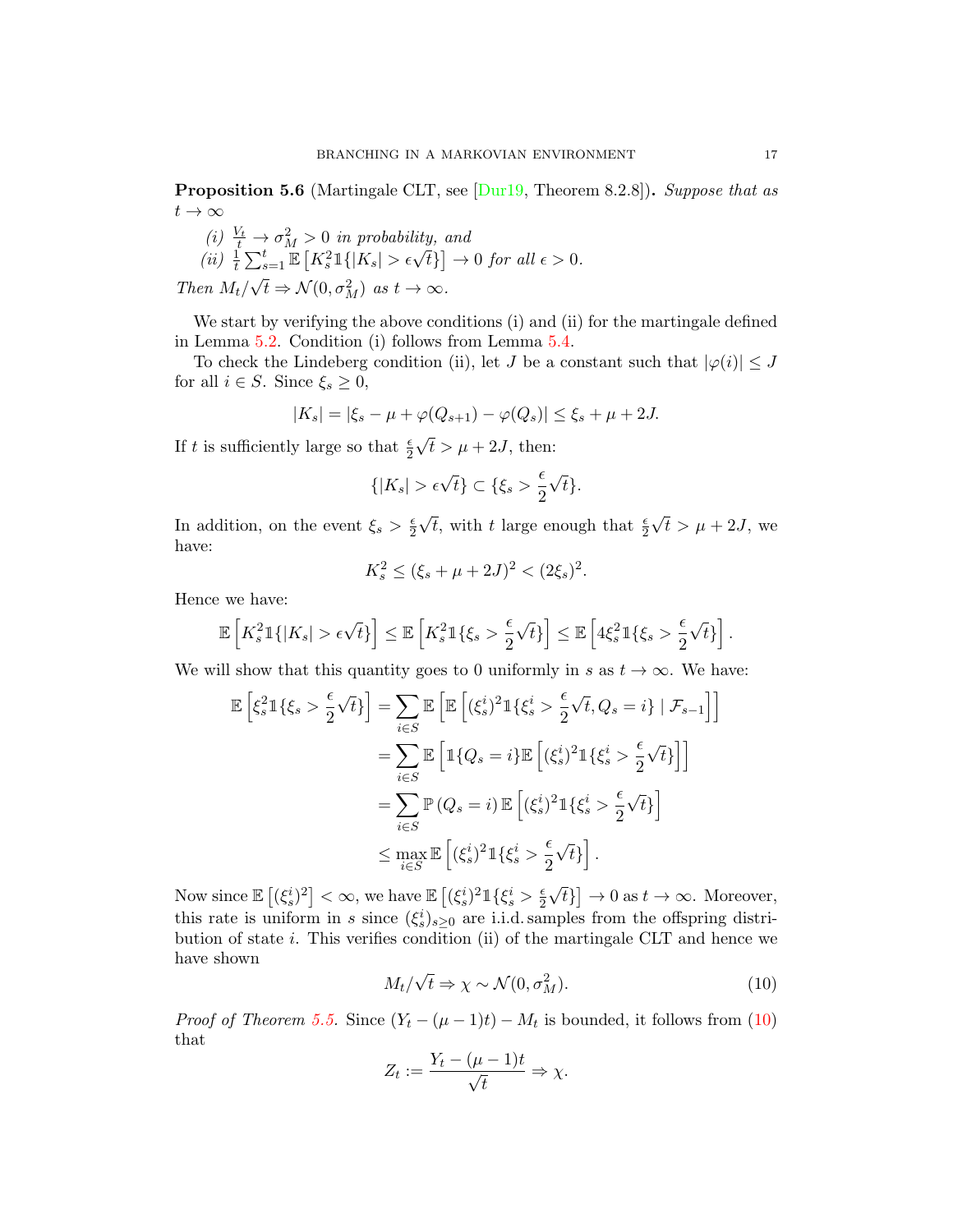To prove the CLT for  $X_t$ , recall that  $X_t = 0$  eventually on  $\mathcal{S}^c$ , and that  $X_t = Y_t$ for all t on  $S$ . Applying the CLT for  $Y_t$ , we find that

$$
\frac{X_t - (\mu - 1)t\mathbb{1}_{\mathcal{S}}}{\sqrt{t}}
$$

converges in distribution to 0 on  $\mathcal{S}^c$ , and to  $\chi$  on  $\mathcal{S}$ . It remains to show that  $\chi$  is independent of  $S$ . To this end, fix an environment state i and let

$$
s = \inf\{u > t^{1/4} : Q_u = i\}.
$$

(The choice of  $t^{1/4}$  is unimportant; any function tending to  $\infty$  slower than  $\sqrt{t}$  will do.) By the strong Markov property, the random variable

$$
Z'_t := \frac{Y_t - Y_s - (\mu - 1)t}{\sqrt{t}}.
$$

is independent of the event

$$
\mathcal{S}_s := \{ Y_u > 0 \text{ for all } u < s \}
$$

of survival up to time s.

Note that  $s = t^{1/4} + \tau$  for a random variable  $\tau$  satisfying  $P(\tau > a) \leq \max_j P(\tau_{ji} > a)$ a) for all a, where  $\tau_{ji}$  is the first hitting time of state i starting from state j. By Proposition [2.2\(](#page-5-1)v) the hitting times  $\tau_{ji}$  have exponential tails, so by Borel-Cantelli r roposition 2.2(v) the initial times  $\tau_{ji}$  have exponential tans, so by Borei-Cantent we have  $s/\sqrt{t} \to 0$  almost surely. By Theorem [4.1](#page-10-1) we have  $Y_s/s \to \mu - 1$  almost surely, so

$$
\frac{Y_s}{\sqrt{t}} = \frac{Y_s}{s} \frac{s}{\sqrt{t}} \to 0
$$

almost surely, and hence  $Z_t - Z'_t \to 0$  almost surely. Since  $S_s \downarrow S$ , and  $Z'_t$  is independent of  $S_s$ , for any fixed  $\epsilon > 0$  and  $a \in \mathbb{R}$  we have for large enough t

$$
P(Z_t > a, S) \le P(Z_t > a, S_s)
$$
  
\n
$$
\le P(Z'_t > a - \epsilon, S_s)
$$
  
\n
$$
= P(Z'_t > a - \epsilon)P(S_s)
$$
  
\n
$$
\to P(\chi > a - \epsilon)P(S)
$$

as  $t \to \infty$ . Likewise,

$$
P(Z_t > a, S) \ge P(Z_t > a, S_s) - \epsilon
$$
  
\n
$$
\ge P(Z'_t > a + \epsilon, S_s) - \epsilon
$$
  
\n
$$
\to P(\chi > a + \epsilon)P(S) - \epsilon.
$$

Since  $\epsilon > 0$  is arbitrary, we conclude that

$$
P(Z_t > a, S) \to P(\chi > a)P(S).
$$

*Remark.* Under the same hypotheses as Proposition  $5.6$ , the martingale convergence theorem gives the stronger conclusion that  $(M_{tu}/\sqrt{t})_{u\in[0,1]}$  converges weakly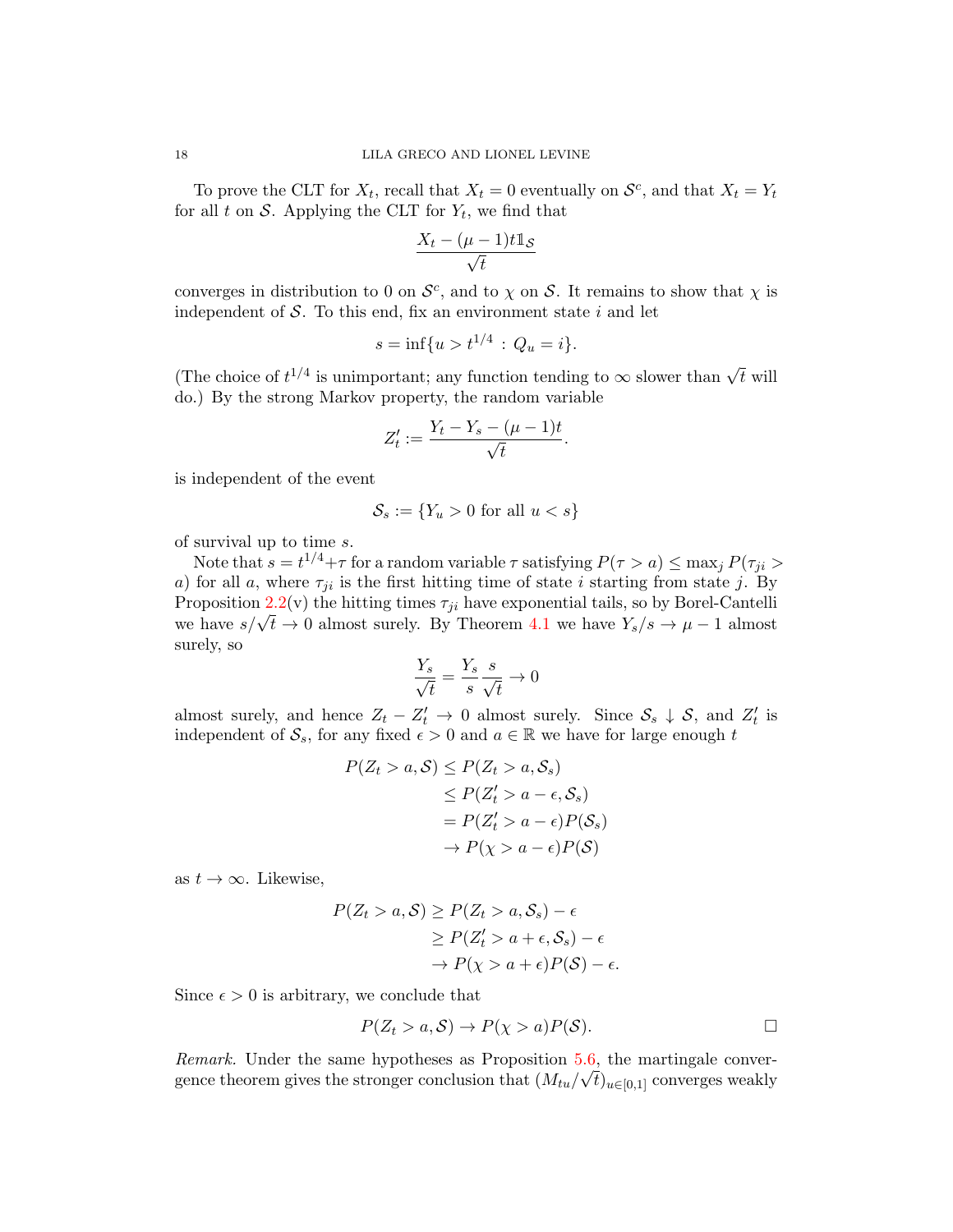on  $C[0,1]$  to  $(\sigma_M B_u)_{u \in [0,1]}$  where B is a standard Brownian motion. This yields a corresponding strengthening of Theorem [5.5,](#page-15-2) namely

$$
\left(\frac{X_{tu} - (\mu - 1)tu\mathbb{1}_{\mathcal{S}}}{\sqrt{t}}\right)_{u \in [0,1]} \Rightarrow (\sigma_M B_u \mathbb{1}_{\mathcal{S}})_{u \in [0,1]}
$$

as  $t \to \infty$ , where B is a standard Brownian motion independent of S, the event of survival.

### 6. Matrix Generating Function

<span id="page-18-0"></span>6.1. Extinction matrix. In Theorem [1.1](#page-2-1) we obtained qualitative results about the survival of BPME. In this section we introduce a matrix generating function to obtain quantitative estimates of the extinction probabilities.

In the ordinary Galton-Watson branching process with offspring distribution  $(p_0, p_1, p_2, \ldots)$ , the generating function for the offspring distribution is given by:

$$
f(x) := \sum_{k=0}^{\infty} p_k x^k, \quad |x| \le 1.
$$

Many elementary branching process results can be obtained by analyzing the generating function [\[Har02,](#page-25-0) [AN72\]](#page-25-1). For instance,

- If q is the extinction probability of the branching process, then  $q$  is the smallest fixed point of  $f$  in [0, 1].
- If  $\mu \leq 1$ , then  $q = 1$ .
- If  $\mu > 1$ , then  $q \in [0, 1)$  and q is the unique fixed point of f in [0, 1).
- For every  $t \in [0, 1)$ , we have  $\lim_{n \to \infty} f^n(t) = q$ , where  $f^n$  refers to the *n*th iterate of f.

We will prove some analogous results for BPME, namely that the extinction matrix is a fixed point of the generating function, and that iterates of the generating function starting at any matrix (entrywise) between the zero matrix and the extinction matrix converge to the extinction matrix.

Recall that  $P$  denotes the environment chain transition matrix and  $R$  denotes the reproduction matrix:  $R_{jn}$  is the probability of producing n offspring if the environment state is j. For  $n \in \mathbb{N}$  we define the  $S \times S$  matrix  $P_n$  by

$$
(P_n)_{ij} := P_{ij} R_{jn}
$$

the probability that environment i transitions to environment j and n offspring are produced.

A nonnegative matrix M with real entries is called stochastic if all of its row sums are 1, and **substochastic** if all of its row sums are  $\leq 1$ . Note that  $P_n$  is substochastic for each  $n$ . We define the **matrix generating function** 

<span id="page-18-1"></span>
$$
f(M) = \sum_{n=0}^{\infty} P_n M^n
$$
\n(11)

where we interpret  $M^0 = I$  (the  $S \times S$  identity matrix).

We make the following observations about  $f(M)$ .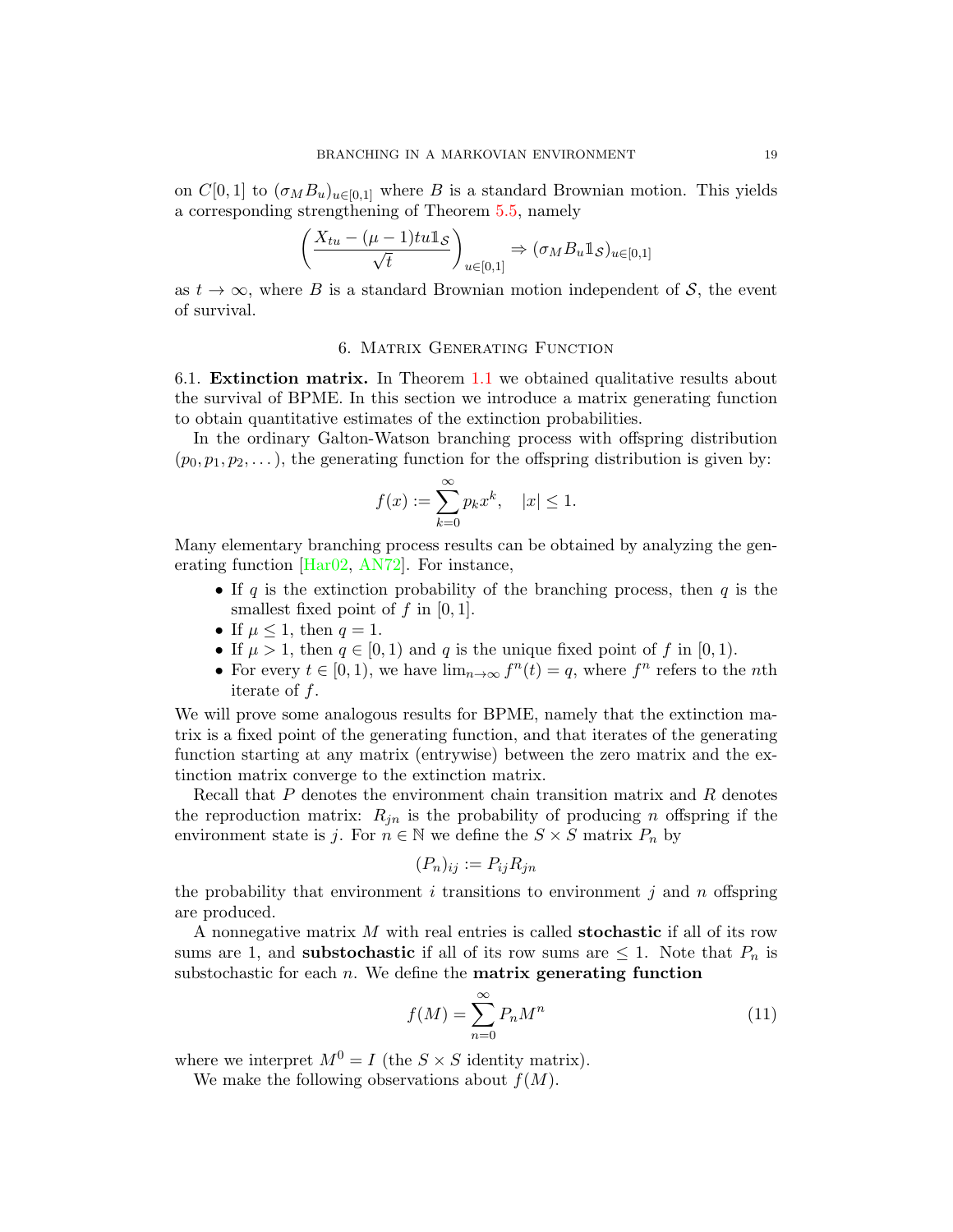Lemma 6.1. Let f be the matrix generating function of a BPME. Then

- $f(M)$  converges for all substochastic matrices M.
- If M is substochastic, then  $f(M)$  is substochastic.
- If  $M$  is stochastic, then  $f(M)$  is stochastic.

*Proof.* Note that  $\sum_{n=0}^{\infty} P_n = P$ , the transition matrix of the environment chain. Writing 1 for the all 1's vector and  $\leq$  for coordinatewise inequality of vectors, a matrix M with nonnegative entries is substochastic if and only if  $M1 \leq 1$ , and equality holds if and only if  $M$  is stochastic.

Let M be substochastic. Since all entries of  $M, P_0, P_1, \ldots$  are nonnegative, we have

$$
f(M)\mathbf{1} = \sum_{n=0}^{\infty} P_n M^n \mathbf{1} \le \sum_{n=0}^{\infty} P_n \mathbf{1} = P \mathbf{1} = \mathbf{1}
$$

and if M is stochastic then equality holds.  $\square$ 

For integers x and y, and environments i and j, denote by  $\{x.i \rightarrow y.j\}$  the event that the total state transitions from  $x.i$  to  $y.j$  in one time step; that is, state i transitions to state j and  $y - x + 1$  offspring are produced. This event has probability

$$
\mathbb{P}(x.i \to y.j) = \begin{cases} P_{ij}R_{j,y-x+1} & \text{if } y \ge x-1\\ 0 & \text{else.} \end{cases}
$$

We now introduce a matrix of extinction probabilities. Recall that  $n.i$  denotes the total state with population n and environment i. We say that the initial total state  $X_0 \cdot Q_0 = n \cdot i$  halts in 0.j if  $T := \inf\{t : X_t = 0\}$  is finite and satisfies  $Q_T = j$ . The extinction matrix is the  $S \times S$  matrix E with entries

$$
E_{ij} = \mathbb{P}(1.i \text{ halts in } 0.j).
$$

Note that E is substochastic, since for all  $i \in S$ 

$$
\sum_{j \in S} E_{ij} = \mathbb{P} \left( 1.i \text{ halts in } 0.j \text{ for some } j \right) \le 1.
$$

Let  $E<sup>n</sup>$  be the nth power of the extinction matrix, and let f be the matrix generating function [\(11\)](#page-18-1).

**Lemma 6.2.**  $(E^n)_{ij} = \mathbb{P}(n.i \ halts \ in \ 0.j)$ , and  $f(E) = E$ .

*Proof.* We prove the first part by induction on n. If it holds for  $E<sup>n</sup>$ , then

$$
(E^{n+1})_{ij} = \sum_{k \in S} \mathbb{P}(n.i \text{ halts in } 0.k) \mathbb{P}(1.k \text{ halts in } 0.j).
$$

The population must reach 1 before reaching 0, as it decreases by at most one per time step. Now  $\mathbb{P}(n.i$  halts in 0.k) is also the probability that the BPME started at  $(n + 1)$ . i eventually reaches a population of 1 individual, and the first time it does so it is in environment  $k$ . Hence, the above sum is equal to  $\mathbb{P}((n+1).i)$  halts in 0.j), completing the induction.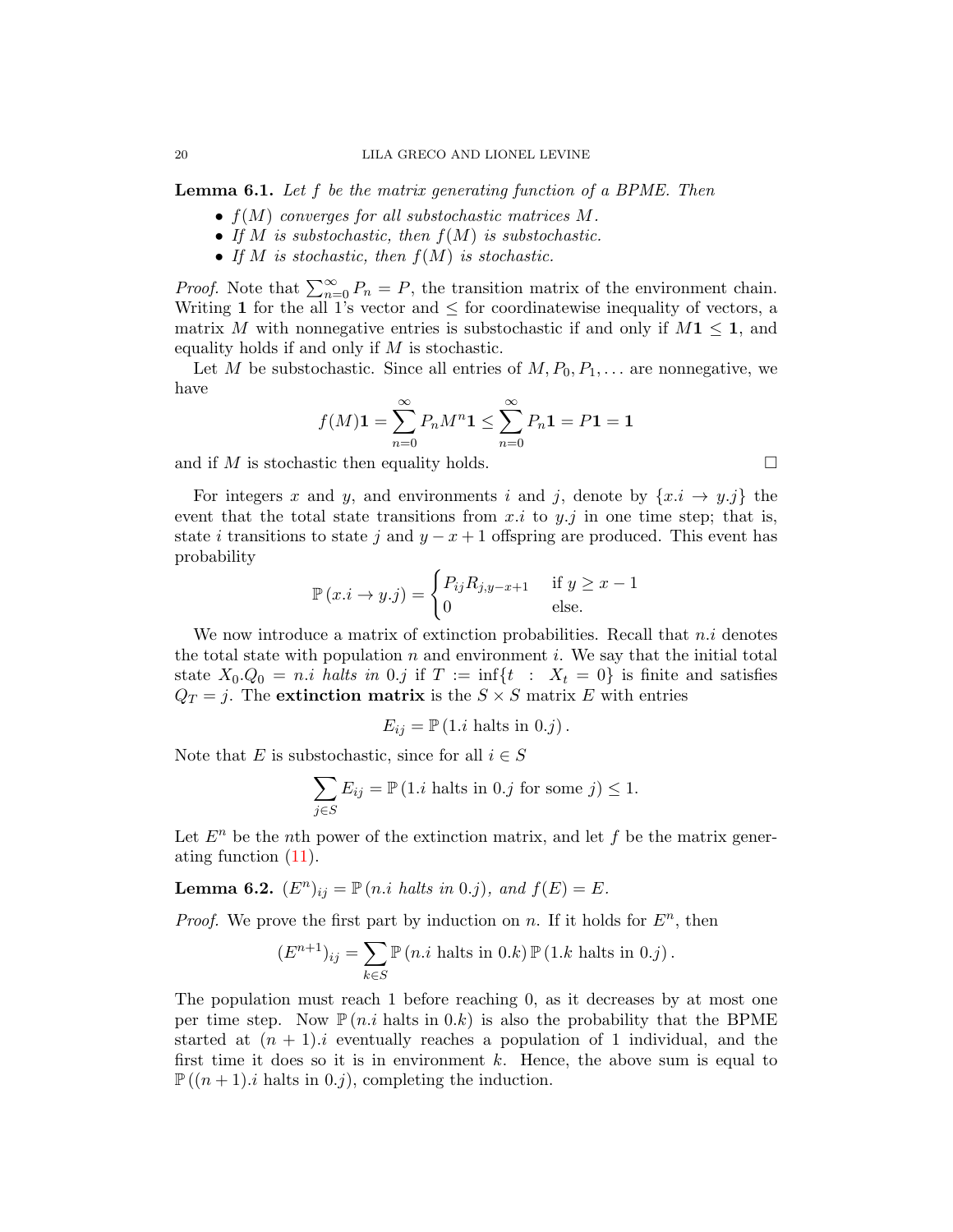Now observe that

$$
(P_n E^n)_{ij} = \sum_{k \in S} \mathbb{P} (1.i \to n.k) \, \mathbb{P} (n.k \text{ halts in } 0.j).
$$

Summing over *n*, the  $(i, j)$  entry of  $\sum_{n=0}^{\infty} P_n E^n$  equals  $\mathbb{P} (1.i$  halts in 0.j), which is  $E_{ij}$ . Thus  $f(E) = E$ .

Now we state the main goal of this section.

<span id="page-20-1"></span>**Theorem 6.3.** Let O be the  $S \times S$  zero matrix. Then  $\lim_{n \to \infty} f^{n}(O) = E$ .

Write  $M \leq N$  if  $M_{ij} \leq N_{ij}$  for all  $i, j \in S$ . Note that if  $M, N$  are substochastic and  $M \leq N$  then

<span id="page-20-0"></span>
$$
f(M) \le f(N). \tag{12}
$$

Corollary 6.4. If  $0 \leq M \leq E$ , then  $\lim_{n \to \infty} f^{n}(M) = E$ .

Proof. By [\(12\)](#page-20-0),  $0 \leq M \leq E$  implies  $f^{n}(0) \leq f^{n}(M) \leq f^{n}(E)$  for all  $n \geq 1$ . Taking the limit, we find

$$
E = \lim_{n \to \infty} f^{n}(O) \le \lim_{n \to \infty} f^{n}(M) \le \lim_{n \to \infty} f^{n}(E) = E.
$$

6.2. Extinction in  $m$  generations. To prepare for the proof of Theorem [6.3,](#page-20-1) we develop some notation describing the multi-step transitions of the BPME.

Denote by  $\{x.i \stackrel{n}{\rightarrow} y.j\}$  the event that the total state transitions from x.i to y.j in *n* time steps; that is, there exist total states  $x_1.k_1, \ldots, x_{n-1}.k_{n-1}$  such that

$$
x.i \to x_1.k_1 \to \cdots \to x_{n-1}.k_{n-1} \to y.j.
$$

Next we define events  $\leadsto_m$  and  $\overset{n}{\leadsto}_m$  to describe how the population can decrease over longer time periods. For example, the event  $\{x.i \leadsto_2 (x-1).j\}$  means that one individual produces any number of offspring, but all offspring of the first individual fail to produce any offspring, and the environment transitions from  $i$  to  $j$  in the process. Likewise,  $\{x.i \leadsto_m (x-1).j\}$  can be interpreted as a single individual's family tree going extinct in at most m generations. Finally,  $\stackrel{n}{\leadsto}$  means that each of  $n$  individuals' family trees go extinct in at most  $m$  generations.

Formally, these events are defined as follows. We first define  $x_i \stackrel{n}{\leadsto_1} y_i$  if and only if  $y = x - n$  and  $x \in \mathbb{R}^n$  we define  $x \in \mathbb{R}^n$   $y \in \mathbb{R}^n$  if and only if  $x = y$  and  $i = j$ . For  $m, n \geq 2$  we recursively define

$$
\{x.i \xrightarrow{n} (x-1).j\} := \bigcup_{n \in \mathbb{N}} \bigcup_{k \in S} \{x.i \to (x-1+n).k \xrightarrow{n} {n-1} (x-1).j\}
$$

$$
\{x.i \xrightarrow{n} (x-n).j\} := \bigcup_{k \in S} \{x.i \xrightarrow{n} (x-1).k \xrightarrow{n-1} {n-1} (x-n).j\}.
$$

The union defining  $\stackrel{1}{\leadsto} m$  includes  $n = 0$ , and the corresponding event is  $\{x \cdot i \to \infty\}$  $(x-1)$ .j. We write  $\leadsto_m$  to mean  $\overset{1}{\leadsto}_m$ .

We make a few observations:

 $\bullet \stackrel{n}{\leadsto}_m$  results in population decrease of exactly n. Moreover, the population at the end is strictly smaller than the population at any previous time.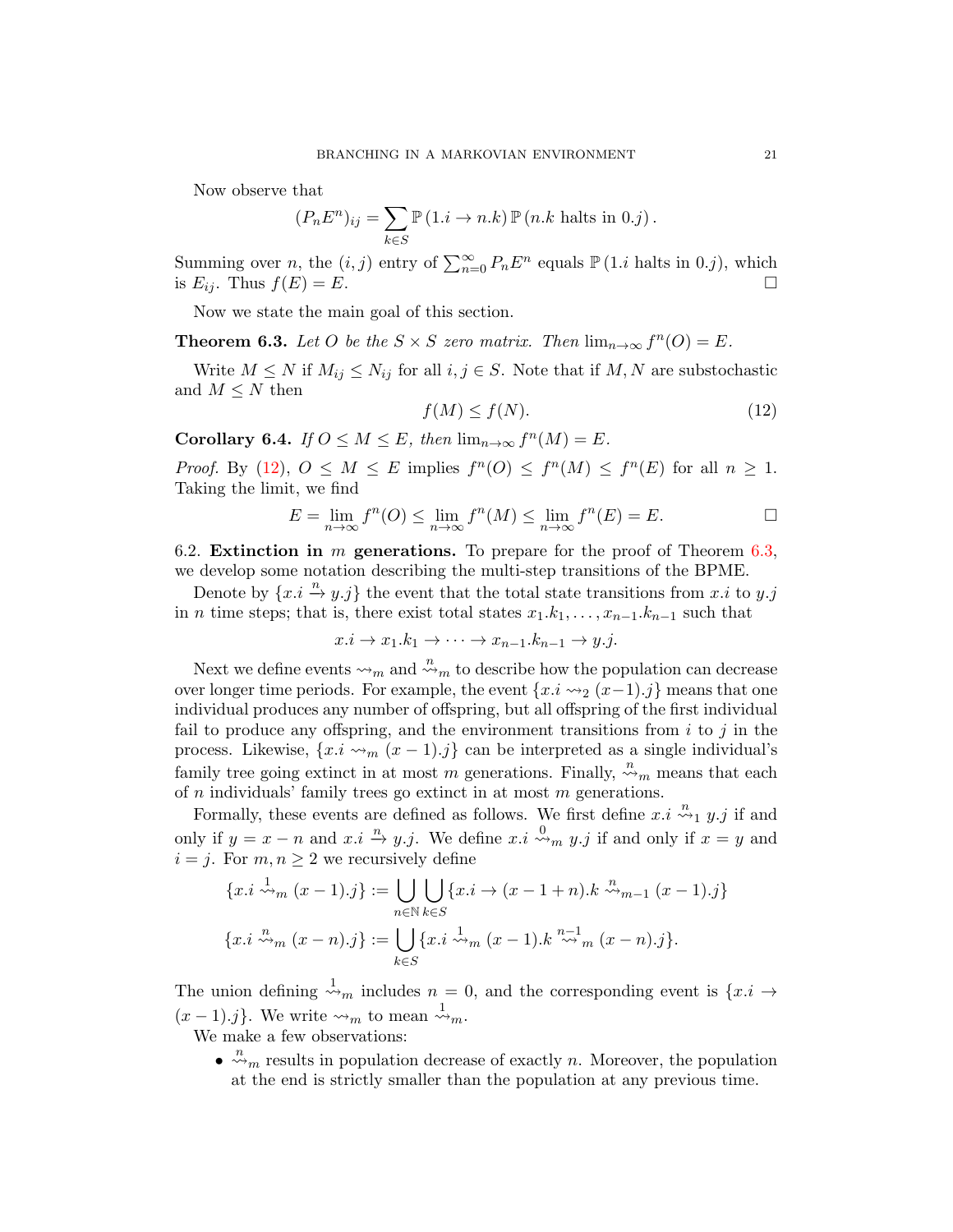

<span id="page-21-0"></span>FIGURE 1. Left: An example of the event  $\stackrel{2}{\leadsto}$  Right: An example of the event  $\rightsquigarrow_3$ . Each  $\rightsquigarrow_2$  event is marked with a brace.

• Since extinction in at most m generations implies extinction in at most  $m + 1$  generations,

<span id="page-21-2"></span>
$$
\{1.i \leadsto_m 0.j\} \subseteq \{1.i \leadsto_{(m+1)} 0.j\}
$$
\n
$$
(13)
$$

as can be verified from the formal definition by induction on  $m$ .

• Extinction in  $t$  time steps implies extinction in at most  $t$  generations. Conversely, extinction in m generations implies extinction in a finite number of time steps. Hence

<span id="page-21-1"></span>
$$
\bigcup_{m\geq 1} \{1.i \leadsto_m 0.j\} = \bigcup_{t\geq 1} \{1.i \stackrel{t}{\to} 0.j\}.
$$
 (14)

• For all  $x, y \in \mathbb{Z}$ , we have  $\mathbb{P}\left(x, i \stackrel{n}{\leadsto}_m (x-n).j\right) = \mathbb{P}\left(y, i \stackrel{n}{\leadsto}_m (y-n).j\right)$ .

Some illustrations of these events are shown in Figure [1.](#page-21-0) Only the population size is depicted, not the state of the environment.

The next lemma gives an interpretation of the entries of the nth power of the mth iterate of f applied to the zero matrix.

<span id="page-21-3"></span>**Lemma 6.5.** For all  $n \geq 0$ ,  $m \geq 1$ , we have

$$
(f^m(O)^n)_{ij} = \mathbb{P}\left(n.i \stackrel{n}{\leadsto_m} 0.j\right).
$$

*Proof.* First if  $n = 0$ , then by our convention  $M^0 = I$  (the identity matrix), we have  $(f^m(O)^0)_{ij} = I_{ij} = \mathbb{P}\left(0, i \stackrel{0}{\leadsto_m} 0, j\right)$  for all m, as desired. Next, if  $m = n = 1$ , then  $(f^1(0)^1)_{ij} = (P_0)_{ij} = \mathbb{P}\left(1, i \stackrel{1}{\leadsto_1} 0, j\right)$ , as desired.

Now we proceed by induction on the pair  $(m, n)$  in lexicographic order. Supposing the lemma holds for the pairs  $(m, 1)$  and  $(m, n)$ , we check that it holds for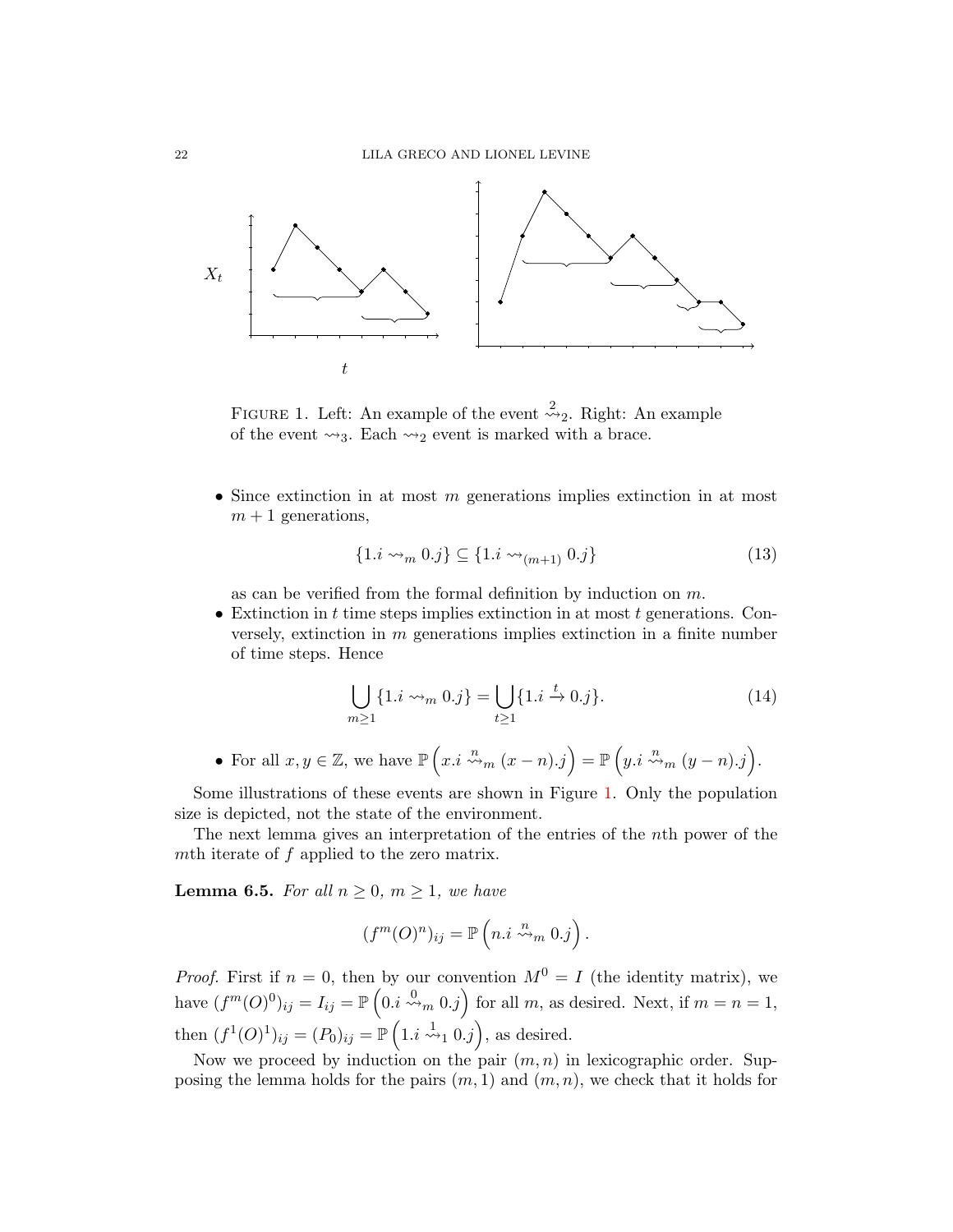the pair  $(m, n+1)$ :

$$
f^{m}(O)_{ij}^{n+1} = \sum_{k \in S} f^{m}(O)_{ik} f^{m}(O)_{kj}^{n}
$$
  
= 
$$
\sum_{k \in S} \mathbb{P} \left( 1 \, i \stackrel{1}{\leadsto}_{m} 0 \, k \right) \mathbb{P} \left( n \, k \stackrel{n}{\leadsto}_{m} 0 \, j \right)
$$
  
= 
$$
\sum_{k \in S} \mathbb{P} \left( (n+1) \, i \stackrel{1}{\leadsto}_{m} n \, k \right) \mathbb{P} \left( n \, k \stackrel{n}{\leadsto}_{m} 0 \, j \right)
$$
  
= 
$$
\mathbb{P} \left( (n+1) \, i \stackrel{(n+1)}{\leadsto}_{m} 0 \, j \right).
$$

Finally, supposing the lemma holds for all pairs  $(m, 0), (m, 1), \ldots$  we check that it holds for the pair  $(m + 1, 1)$ :

$$
(f^{m+1}(O)^1)_{ij} = \sum_{n=0}^{\infty} (P_n f^m(O)^n)_{ij}
$$
  
= 
$$
\sum_{n=0}^{\infty} \sum_{k \in S} (P_n)_{ik} (f^m(O)^n)_{kj}
$$
  
= 
$$
\sum_{n=0}^{\infty} \sum_{k \in S} \mathbb{P} (1.i \to n.k) \mathbb{P} (n.k \stackrel{n}{\leadsto} m 0.j)
$$
  
= 
$$
\mathbb{P} (1.i \stackrel{1}{\leadsto} (m+1) 0.j).
$$

This completes the induction.  $\Box$ 

*Proof of Theorem [6.3.](#page-20-1)* By definition of the extinction matrix,

$$
E_{ij} = \mathbb{P} (1.i \text{ halts in } 0.j)
$$
  
=  $\mathbb{P} \left( \bigcup_{t \ge 1} \{1.i \stackrel{t}{\to} 0.j\} \right)$   
=  $\mathbb{P} \left( \bigcup_{m \ge 1} \{1.i \leadsto_m 0.j\} \right)$   
=  $\lim_{m \to \infty} \mathbb{P} (\{1.i \leadsto_m 0.j\}).$ 

In the second to last line we have used  $(14)$ , and in the last line we have used  $(13)$ . By Lemma [6.5,](#page-21-3) the right side equals  $\lim_{m\to\infty} f^m(O)_{ij}$ .

# 7. Open Questions

<span id="page-22-0"></span>7.1. Infinite state space. We assumed the environment Markov chain has a finite state space. We expect our results to extend to positive recurrent Markov chains (perhaps assuming a tail bound on the offspring distributions and hitting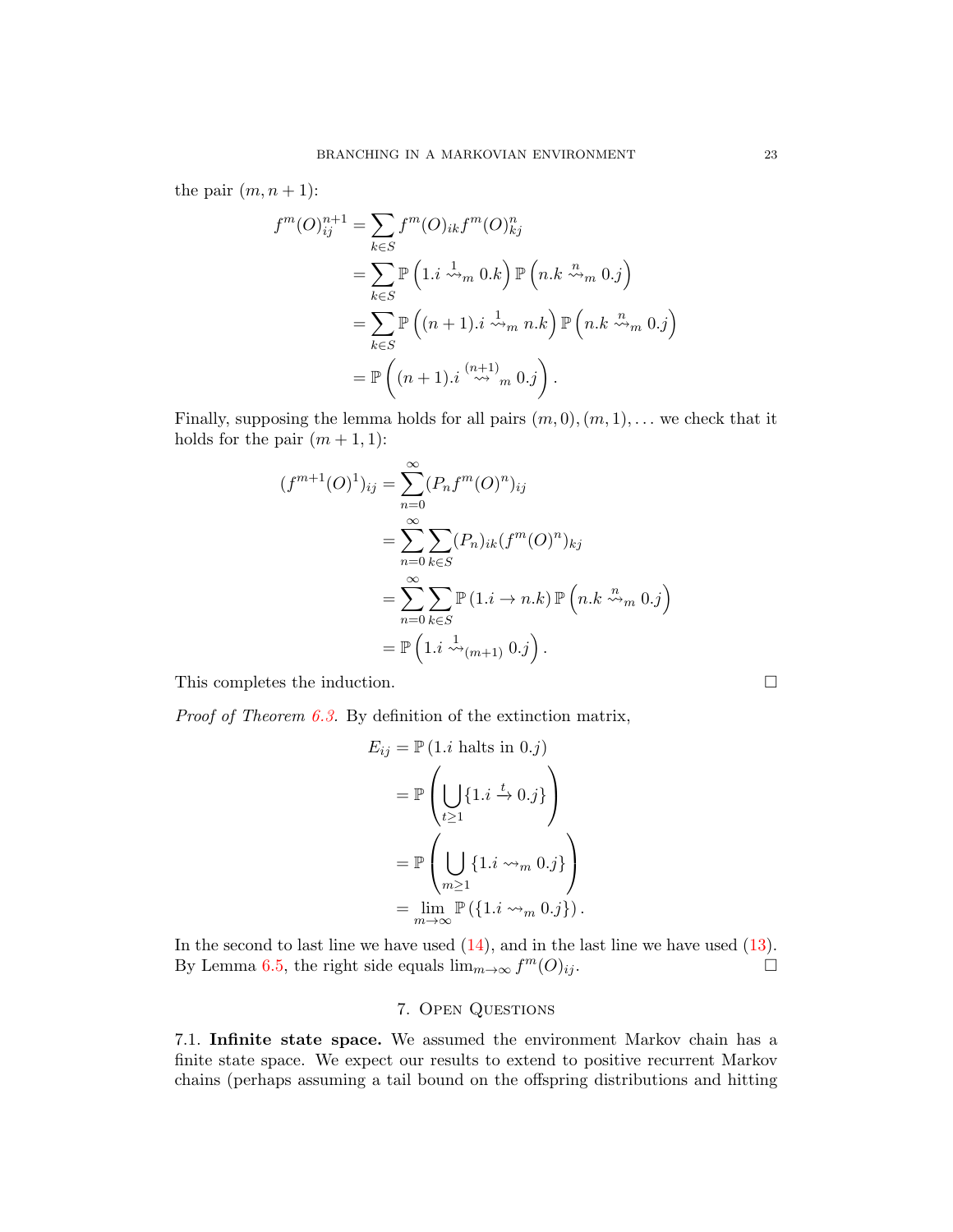times). We used exponential tails of hitting times to prove Theorem [5.5,](#page-15-2) but one can check in the proof that  $2 + \delta$  moments suffice.

The null recurrent case is more subtle. Here the difficulty is that the random variable  $\Delta_1$  (the net number of offspring produced in an excursion from the starting environment) is no longer integrable:  $\mathbb{E}\Delta_1^+ = \mathbb{E}\Delta_1^- = \infty$ .

The transient case can have quite different behavior, as shown by the next two examples.

*Example.* Let the environment chain be a simple random walk on  $\mathbb{Z}^3$ , with offspring distribution

$$
\xi_t^i = \begin{cases} 0 & \text{with probability } (|i|+2)^{-3} \\ 1 & \text{with probability } 1 - (|i|+2)^{-3} \end{cases}
$$

where |i| denotes the Euclidean norm of  $i \in \mathbb{Z}^3$ . Even though  $\mathbb{E} \xi_t^i < 1$  for all i, the resulting BPME survives with positive probability. The basic estimate used to prove survival is

<span id="page-23-0"></span>
$$
P(L_r \ge ar^2) \le c_0 e^{-c_1 a} \tag{15}
$$

where  $L_r = \sum_{t=0}^{\infty} \mathbb{1}\{|Q_t| < r\}$  is the total time spent by the random walk in the ball  $\{i \in \mathbb{Z}^3 : |i| < r\}$ . This estimate can be used to show that the number of times t such that  $\xi_t^{Q_t} = 0$  is almost surely finite.

*Example.* Fix  $m > 0$ . Let the environment chain be a simple random walk on  $\mathbb{Z}^3$ , with offspring distribution

$$
\xi_t^i = \begin{cases} 0 & \text{with probability } 1 - (|i| + 2)^{-3} \\ m(|i| + 2)^3 & \text{with probability } (|i| + 2)^{-3} \end{cases}
$$

Then  $\mathbb{E}\xi_t^i = m$  for all i, but the resulting BPME goes extinct almost surely. The proof uses [\(15\)](#page-23-0) to show that almost surely, only finitely many  $\xi_t^{Q_t}$  are nonzero.

7.2. Uniqueness of the fixed point. By Theorem [1.1,](#page-2-1) the extinction matrix  $E$ is stochastic if and only if  $\mu \leq 1$  and  $P \neq P_1$ . We list some open questions about the matrix generating function  $f(M) = \sum P_n M^n$ .

- (1) In the case  $\mu \leq 1$  and  $P \neq P_1$ , is the extinction matrix E the unique fixed point of f?
- (2) In the case  $\mu > 1$ , is E the unique fixed point of f that is not stochastic?
- (3) Does it hold for every substochastic matrix  $M$  that is not stochastic, that  $\lim_{n\to\infty} f^n(M) = E?$

7.3. Stochastic fixed point? Iterates of f starting at the identity matrix have a natural interpretation:  $f^{n}(I)_{ij}$  is the probability starting with population 1 in environment  $i$  that the environment is  $j$  after  $n$  generations. One might expect that as  $n \to \infty$ , the environment after n generations would converge to the stationary distribution  $\pi$  on the event of survival, but this is wrong! Let v be the left Perron-Frobenius eigenvector of the extinction matrix, normalized so that its coordinates sum to 1. Experiments suggest that as  $n \to \infty$ , the distribution of the environment after *n* generations converges to  $v$  on the event of survival, which motivates the following conjecture.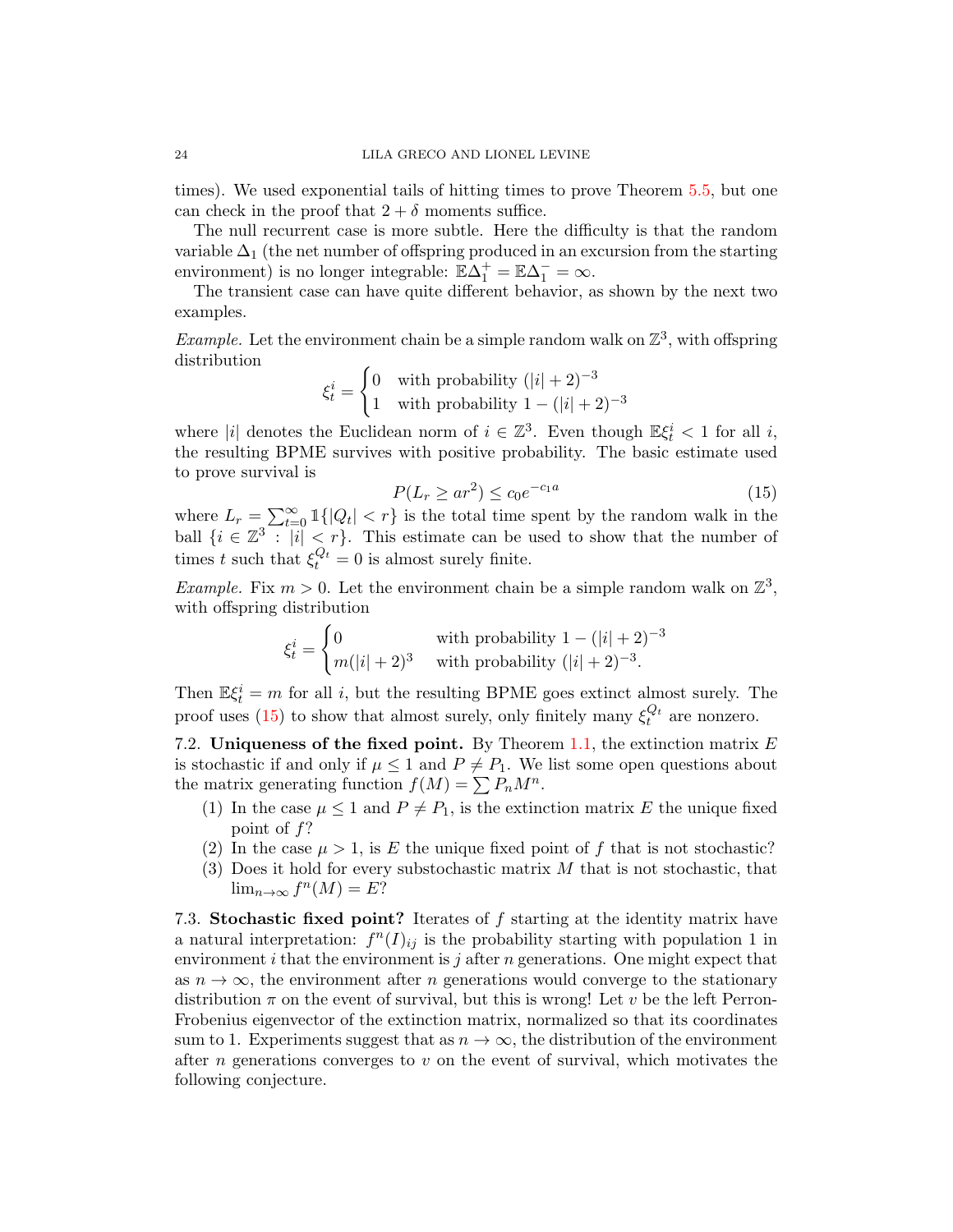Conjecture 7.1.

$$
\lim_{n \to \infty} f^{n}(I)_{ij} = E_{ij} + \left(1 - \sum_{k \in S} E_{ik}\right) v_{j}.
$$

7.4. Multitype BPME. Consider a network of BPMEs, where the offspring of each BPME are sent to other BPMEs. Formally, let  $G = (V, E)$  be a finite directed graph, with the following data associated to each vertex  $v \in V$ :

- (1) A finite set  $S_v$  (the **state space** of v).
- (2) A stochastic matrix  $P_v : \mathbb{R}^{S_v} \to \mathbb{R}^{S_v}$  (the **transition matrix** of v).

(3) A stochastic matrix  $R_v : \mathbb{R}^{S_v} \to \mathbb{R}^{\prod_w \mathbb{N}}$  (the **reproduction matrix** of v).

Here the product is over out-neighbors  $w$  of  $v$ . When an individual at vertex  $v$ reproduces, the state of v updates according to the transition matrix  $P_v$ , and the individual at  $v$  is replaced by a random number of offspring at each out-neighbor  $w$ of v. The reproduction matrix  $R_v$  specifies the distribution of this offspring vector, which depends on the state of vertex  $v$ . This process continues unless there are no individuals left, in which case the network is said to halt. The abelian property [\[BL16a\]](#page-25-11) ensures that the probability of halting does not depend on the order in which individuals reproduce. Moreover, on the event that the network halts, the distribution of the final states of the vertices does not depend on the order in which individuals reproduce.

If the transition matrix  $P_v$  is irreducible, then it has a unique stationary distribution  $\pi_v$ . Let  $\mu_{vw}(i)$  denote the mean number of offspring sent to vertex w when an individual at vertex  $v$  reproduces in state  $i$ . Then the long-term average number of offspring sent from  $v$  to  $w$  when an individual at vertex  $v$  reproduces is

$$
M_{vw} := \sum_{i \in S_v} \pi_v(i) \mu_{vw}(i).
$$

Denote by  $\mu$  the Perron-Frobenius eigenvalue of the  $V \times V$  matrix M.

<span id="page-24-0"></span>**Conjecture 7.2.** If  $\mu < 1$ , then the network halts almost surely for any initial state and population.

If  $\mu = 1$  and there are no conserved quantities, then the network halts almost surely for any initial state and population.

If  $\mu > 1$ , then for sufficiently large initial population the network has a positive probability not to halt.

Here a **conserved quanity** is a collection of real numbers  $a_v$  and functions  $\varphi_v : S_v \to \mathbb{R}$  for each  $v \in V$ , such that

$$
\sum_{v \in V} a_v X_v + \varphi_v(Q_v)
$$

is an almost sure constant, where  $X_v$  is the number of individuals at vertex  $v$ , and  $Q_v$  is the state of vertex v.

Conjecture [7.2](#page-24-0) is a common generalization of Theorem [1.1](#page-2-1) and the main result of  $[BL16b]$ : The former is the case  $\#V = 1$ , and the latter is the case that all offspring distributions are deterministic.